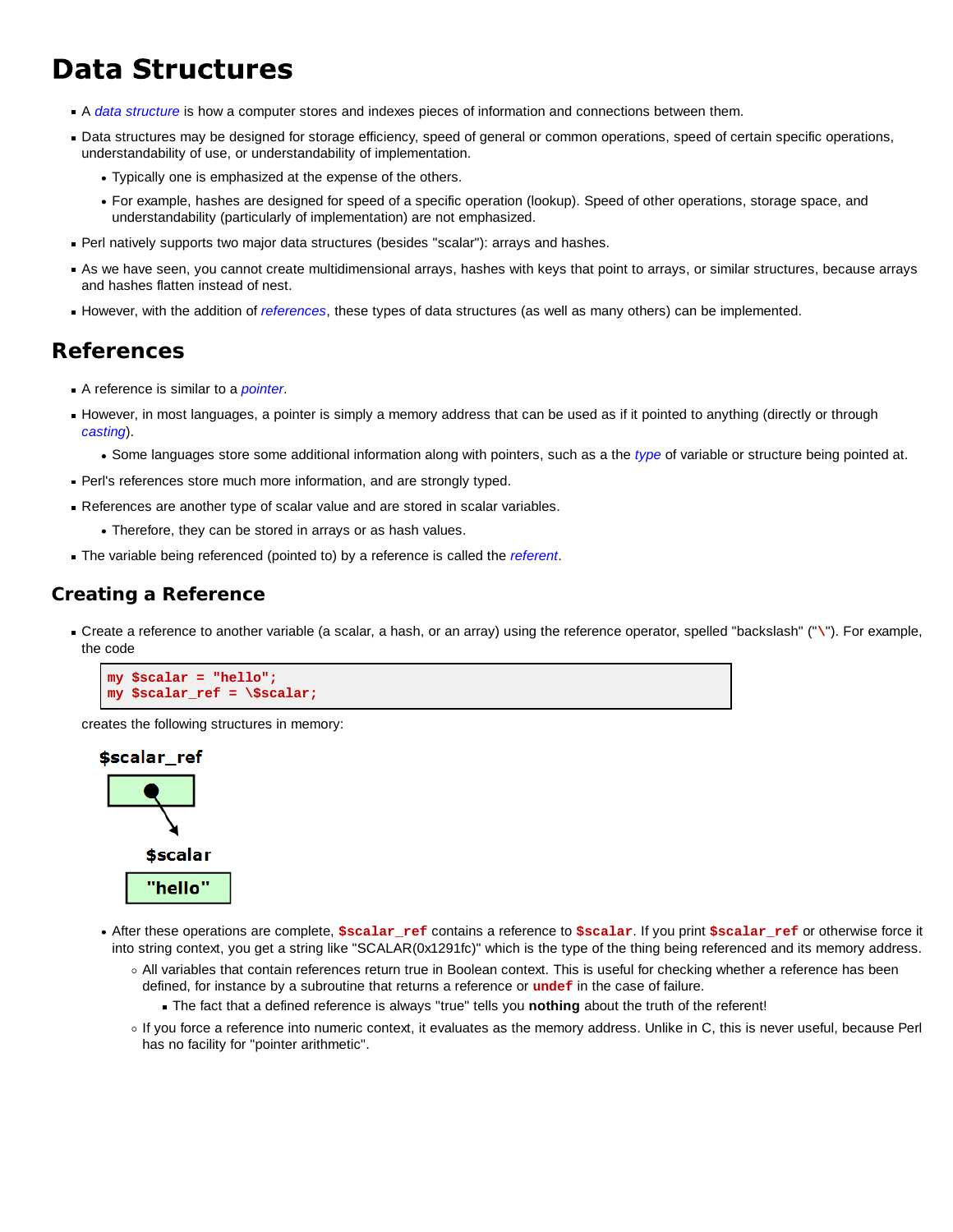You can create a references to an array (called an *arrayref*) with code like this:

```
my @array = ("lion", "tiger", "bear");
my $array_ref = \@array;
```
which generates memory structures like this:



You can create a references to an hash (called a *hashref*) with code like this:



which generates memory structures like this:



- You can make references to references by taking a reference of a reference or by using two (or more) backslashes. This is rarely useful.
- You can create a reference to an *anonymous* array or hash as well. This means you create a reference that points to data in memory, but that data does not correspond to a plain variable. In other words, there is no way to get to it without going through the reference.
	- The term "*anonymous arrayref*" is a shortened version of "reference to an anonymous array".
	- This code create an anonymous arrayref:

```
my $anon_array_ref = [ "lion", "tiger", "bear" ];
```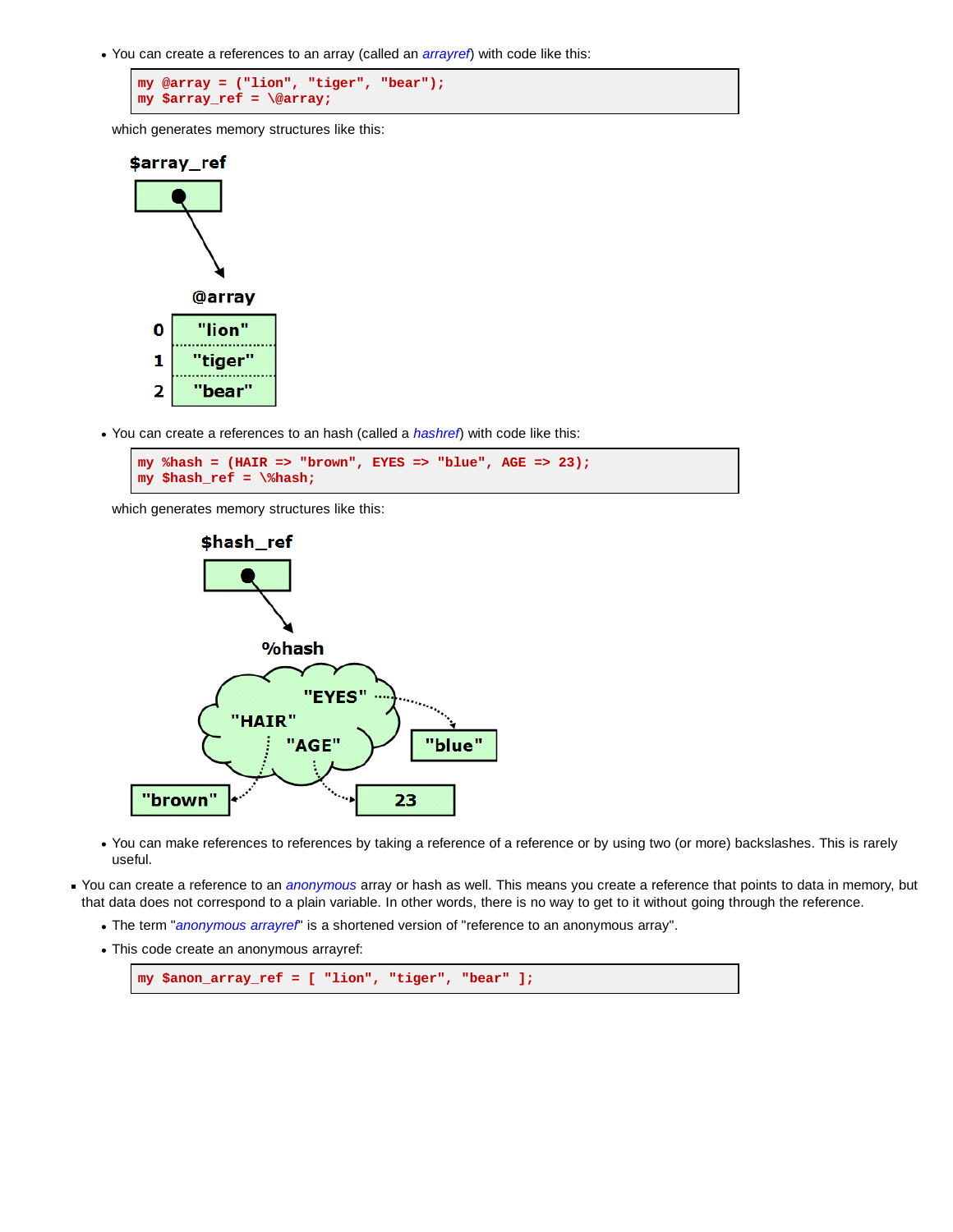which looks like this:



This code create an anonymous hashref:

**my \$anon\_hash\_ref = { HAIR => "brown", EYES => "blue", AGE => 23 };**

which looks like this:



- Yet another use for braces!
- You **cannot** create an anonymous arrayref using code like this:

**\$array\_ref = \(\$var1, \$var2, \$var3);**

This actually distributes the reference operator, and is equivalent to

**\$array\_ref = (\\$var1, \\$var2, \\$var3);**

- This is a scalar assignment; hence the commas are comma operators, not array element separators.
- This is rarely if ever useful.
- You cannot create anonymous hashrefs this way either.
- The following code **will** work:

**\$array\_ref = [ \$var1, \$var2, \$var3 ];**

- Similar code works to create hashrefs.
- Functionally, there is no difference between anonymous references and references to variables.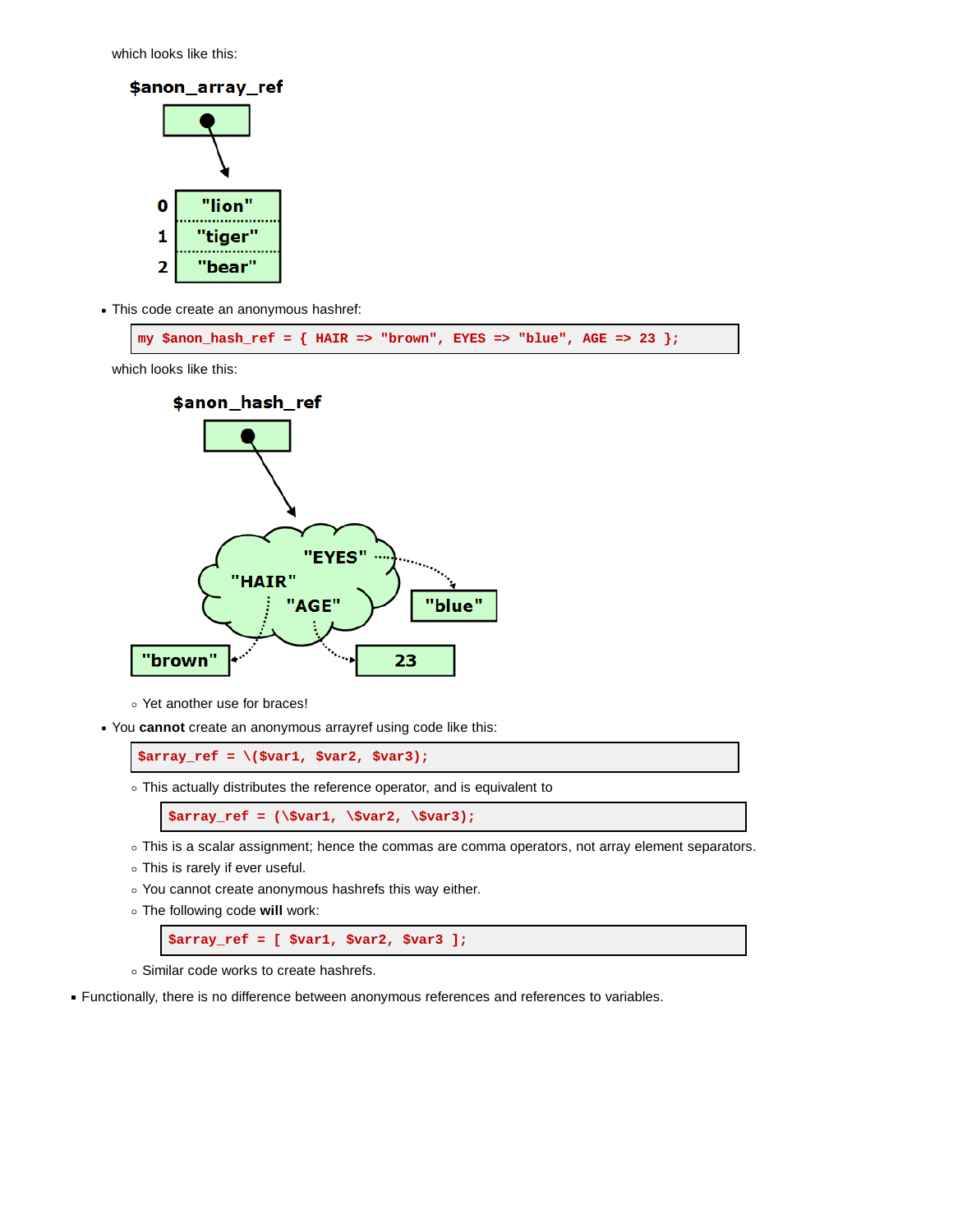#### **Dereferencing a Reference**

To *dereference* a reference variable (i.e. to access the data it is pointing to), prepend the appropriate sigil:

```
@keys = keys %$hash_ref;
push @$array_ref, "value";
print $$scalar_ref, "\n";
```
You can also enclose everything after the dereferencing sigil in braces for *disambiguation*:

```
@keys = keys %{$hash_ref};
push @{$array_ref}, "value";
print ${$scalar_ref}, "\n";
```
- Disambiguation is not necessary for simple dereferences like this, but consider an array of references. Each element such as **\$array[7]** is a reference, but it is not possible to simply dereference that element with **\$\$array[7]**. Instead you need to use **\${\$array[7]}**.
- Dereferencing a reference to a reference to a scalar produces a reference to a scalar. You can "double-dereference" a reference to a reference to a scalar to get a scalar:

```
1 my $scalar = "blah";
2 my $scalar_ref = \$scalar;
3 my $dbl_ref1 = \$scalar_ref;
4 my $dbl_ref2 = \\$scalar;
5
6 print $scalar, "\n";
7 print $$scalar_ref, "\n";
8 print $$$dbl_ref1, "\n";
9 print $$$dbl_ref2, "\n";
```
- That's one dollar sign for each "dereference a scalar ref", plus one for the variable being accessed.
- Output:

```
blah
blah
blah
blah
```
To dereference and index into an arrayref or hashref in order to get or set values of elements, use a *thin arrow* (spelled "**->**") in between the ref variable and the brackets or braces:

```
$hash_ref->{GREETING} = "hello";
print $array_ref->[6];
```
## **Multiplicity**

If a reference variable is copied or referenced, or two references are taken to the same variable, modifying either referent (or the original variable) affects the other referent (and the original variable). Consider the code

```
 1 my $scalar = "blah";
 2 my $ref1 = \$scalar; # create a ref
 3 my $ref2 = \$scalar; # create another ref to the same thing
                        # copy a ref, which creates another ref to the same thing
 5 my $dbl_ref = \$ref1; # create a ref to a ref
 6
 7 print " Before: ($scalar/$$ref1/$$ref2/$$ref3/$$$dbl_ref)\n";
 8 $scalar .= "!";
 9 print " Modifying \$scalar: ($scalar/$$ref1/$$ref2/$$ref3/$$$dbl_ref)\n";
10 $$ref1 .= "?";
11 print " Modifying \$\$ref1: ($scalar/$$ref1/$$ref2/$$ref3/$$$dbl_ref)\n";
12 $$$dbl_ref = uc $$$dbl_ref;
13 print "Modifying \$\$\$dbl_ref: ($scalar/$$ref1/$$ref2/$$ref3/$$$dbl_ref)\n";
```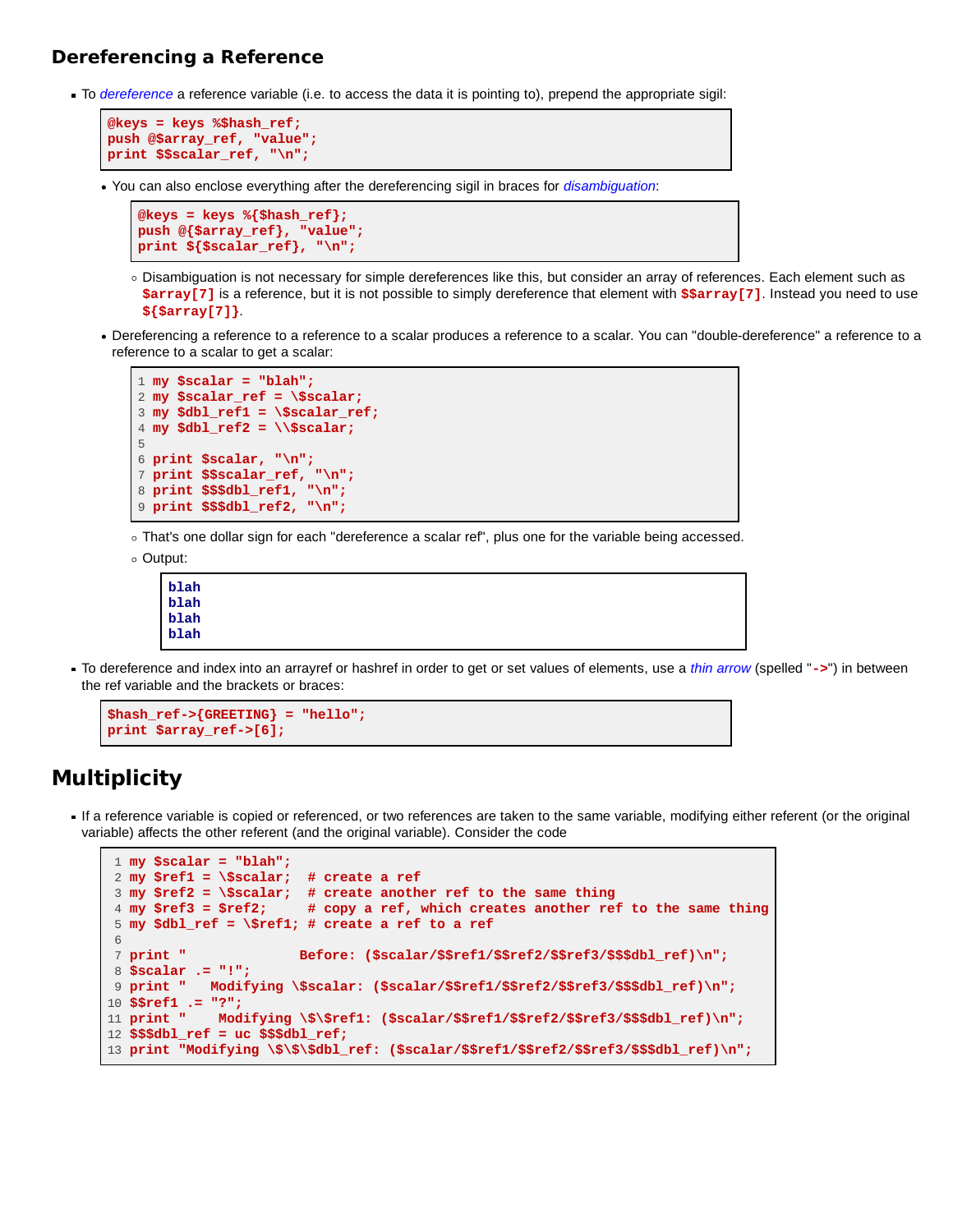Lines 1-5 of this program create the following structures in memory:



Note that there is no functional difference between a reference that was copied from **\$ref1** (in this case, **\$ref2**), and one that was constructed in the same way as **\$ref1** (in this case, **\$ref3**).

The program outputs:

```
 Before: (blah/blah/blah/blah/blah)
    Modifying $scalar: (blah!/blah!/blah!/blah!/blah!)
     Modifying $$ref1: (blah!?/blah!?/blah!?/blah!?/blah!?)
Modifying $$$dbl_ref: (BLAH!?/BLAH!?/BLAH!?/BLAH!?/BLAH!?)
```
- Notice in this example, the **referent** (or double-referent) or the original variable was being modified.
- If instead of modifying the **referent** you modify the **reference**, the other referent will be unaffected, because all you are doing is making the second reference point someplace else:

For example, consider the code

```
 1 my $var1 = "ABC";
  2 my $var2 = "XYZ";
 3
  4 my $ref1 = \$var1;
  5 my $ref2 = $ref1;
  6
  7 print "\$ref1 and \$ref2 point to the same place;\n";
  8 print "changes to \$var1, \$\$ref1, or \$\$ref2 affect each other:\n";
 Q10 print " \$var1=$var1; \$\$ref1=$$ref1, \$\$ref2=$$ref2\n";
11 print "Changing \$var1:\n";
12 $var1 = "YEE";
13 print " \$var1=$var1; \$\$ref1=$$ref1, \$\$ref2=$$ref2\n\n";
14
15 print "Now we will modify \$ref2 (NOT \$\$ref2):\n";
16 $ref2 = \$var2;
17 print " \$var1=$var1; \$\$ref1=$$ref1, \$\$ref2=$$ref2\n\n";
18
19 print "Changes to \$var1 or \$\$ref1 no longer affect \$\$ref2, or vice-versa:\n";
20 $var1 = "Blah";
21 print " \$var1=$var1; \$\$ref1=$$ref1, \$\$ref2=$$ref2\n";
```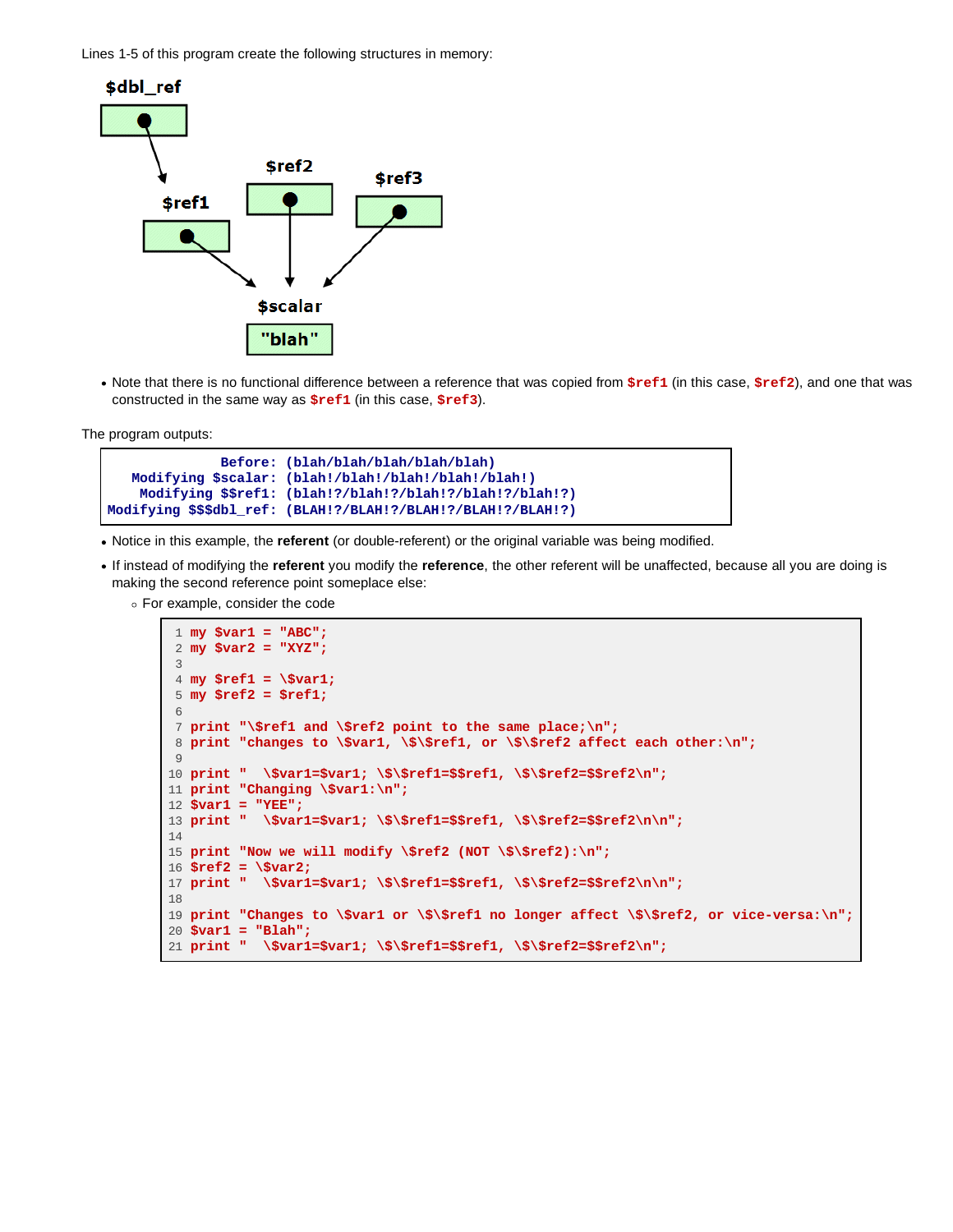The memory structures created by lines 1-5 are:



The code outputs

```
$ref1 and $ref2 point to the same place;
changes to $var1, $$ref1, or $$ref2 affect each other:
   $var1=ABC; $$ref1=ABC, $$ref2=ABC
Changing $var1:
   $var1=YEE; $$ref1=YEE, $$ref2=YEE
Now we will modify $ref2 (NOT $$ref2):
   $var1=YEE; $$ref1=YEE, $$ref2=XYZ
Changes to $var1 or $$ref1 no longer affect $$ref2, or vice-versa:
   $var1=Blah; $$ref1=Blah, $$ref2=XYZ
```
After the code executes, the memory structures look like this:



You can also create an anonymous hashref or arrayref that includes variables using code like:

```
 $array_ref = [ @array ];
```

```
or
```

```
 $array_ref = [ $var1, $var2, $var3 ];
```
This **does** make copies of those variables for its elements because assignment is a copy operation. The reference here is to the array structure in memory, not to the individual elements. Modifying the elements of the anonymous array will not affect the variables they were copied from. So the code

```
1 my @array = ("A", "B", "C", "D", "E");
2 my $array_ref = [@array];
3
4 $array[2] = "NEW";
5 push @{$array_ref}, "PUSHED";
6
7 print " array = (@array)\n";
8 print "arrayref = [@{$array_ref}]\n";
```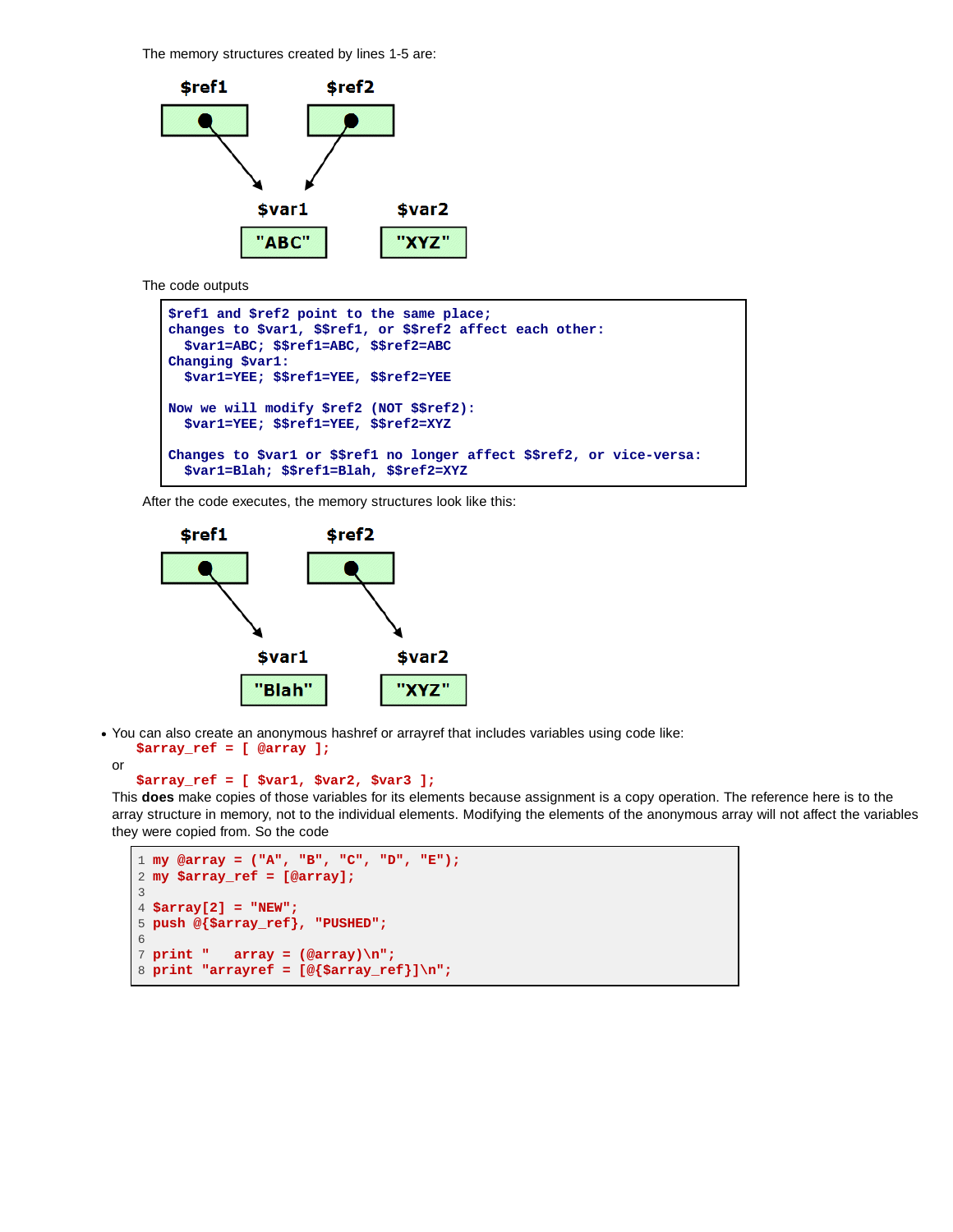

and outputs

 **array = (A B NEW D E) arrayref = [A B C D E PUSHED]**

Changes made to the reference and the original array **do not affect** each other.

The final memory structures look like this:



As opposed to code like

```
 $array_ref = \@array;
```
which makes a reference to the whole **@array** structure. Any changes to **@array**, including adding or removing elements or modifying existing elements, will be reflected in **\$array\_ref** (and vice-versa). Consider the code

```
1 my @array = ("A", "B", "C", "D", "E");
2 my $array_ref = \@array;
3
4 $array[2] = "NEW";
5 push @{$array_ref}, "PUSHED";
6
7 print " array = (@array)\n";
8 print "arrayref = [@{$array_ref}]\n";
```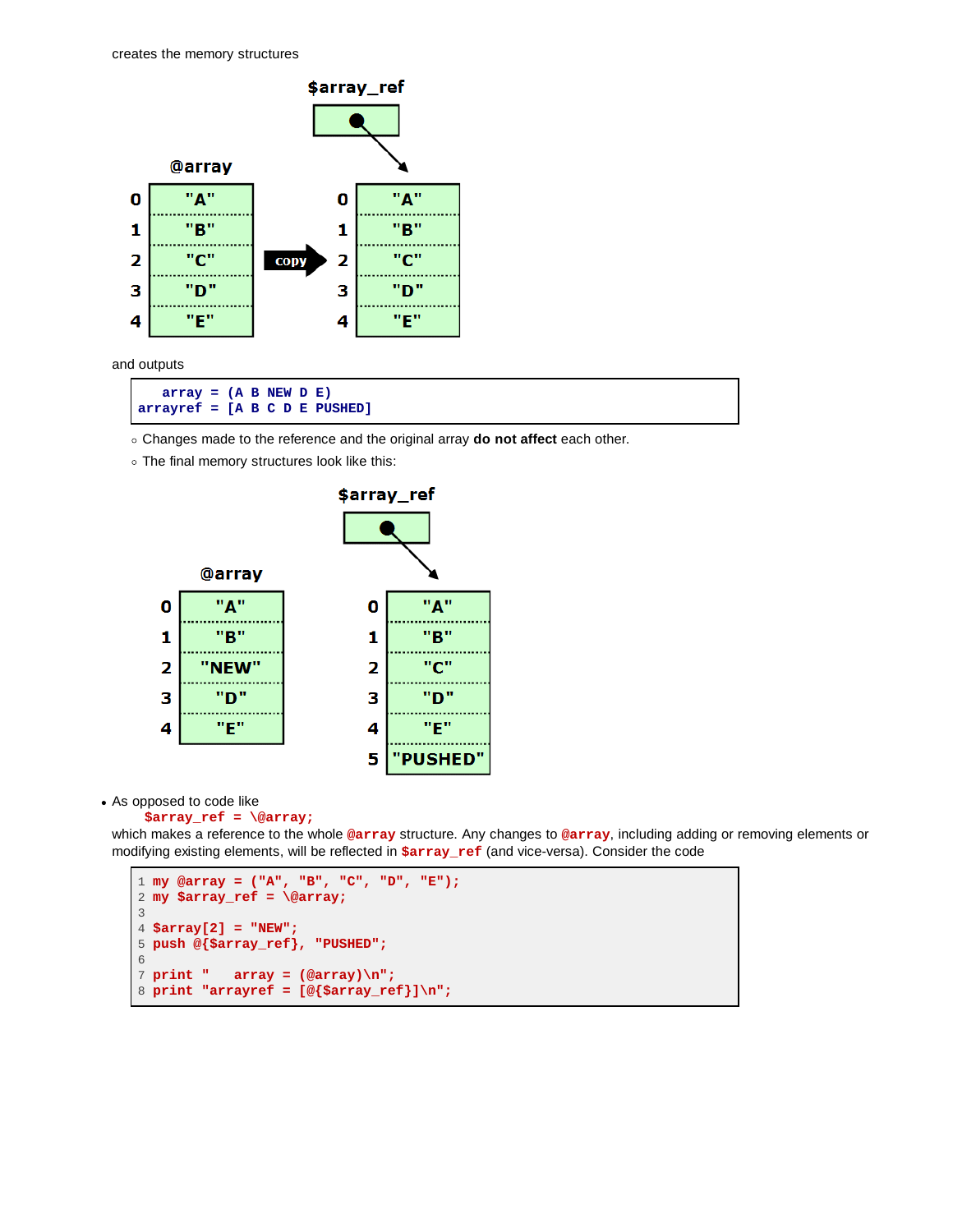This code is identical to the code above except in the manner the arrayref is constructed. The resulting memory structure is the familiar:



And the code outputs



Changes made to the reference and the referent **do affect** each other.

After the code is executed, the memory structure is:



Code like

```
 $array_ref1 = [ @array ];
 $array_ref2 = $array_ref1;
```
**copies** the elements in **@array** into an anonymous array that **\$array\_ref1** points to. Changes to **@array** and **\$array\_ref1** are independent. However, **\$array\_ref2** is a copy of **\$array\_ref1**; or in other words, they point to the same thing (the anonymous array). Changes made to the array referenced by **\$array\_ref1 will** be reflected in the array referenced by **\$array\_ref2** (because they are the same array).

Note that all of the points made here about array refs apply equally to hashrefs (and scalar refs).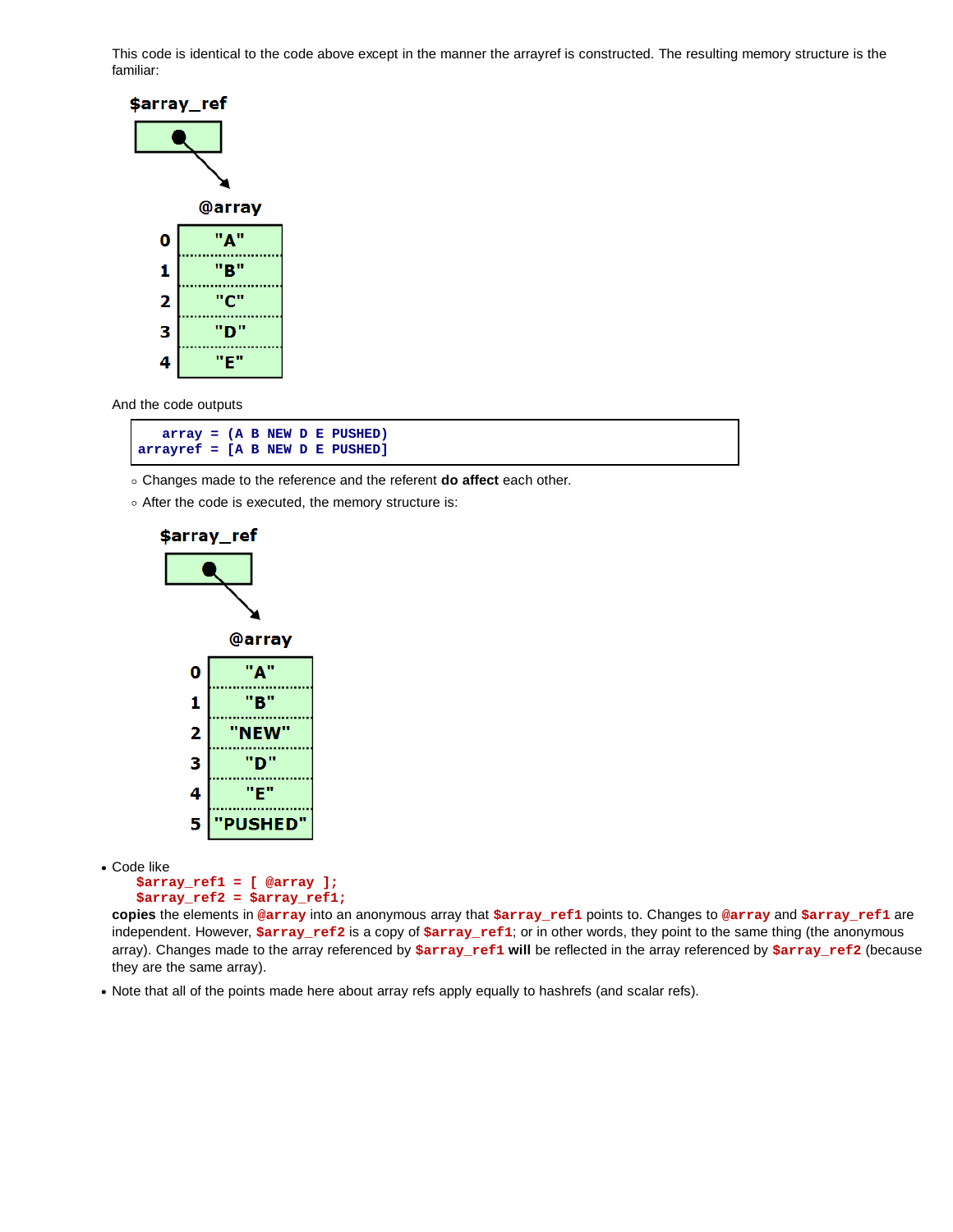## **Reference Compatibility**

- In Perl, references are strongly typed. Despite that fact that plain hashes and arrays are more-or-less compatible, you cannot use a hashref as if it were an arrayref (at least not without jumping through a lot of syntactic hoops).
	- Attempting to do so results in an error message. So the code



- It should go without saying that you cannot use a non-reference (i.e. a plain scalar) or a undefined scalar as a reference without incurring errors.
- You **can** assign an arrayref onto a hashref, because this clobbers whatever was there before.
- You can also assign an array or a dereferenced arrayref to a hash or dereferenced hashref, or vice versa. So the following are allowed, and work as expected:
	- **%hash = @array** (plain old assignment)
	- **@array = %hash** (also plain assignment)
	- **%hash = @{\$arrayref}**
	- **@array = %{\$hashref}**
	- **%{\$hashref} = @array**
	- **@{\$arrayref} = %hash**
	- **%{\$hashref} = @{\$arrayref}**
	- **@{\$arrayref} = %{\$hashref}**
		- These all work because by the time the assignment happens, there are no references involved—all of the references were dereferenced.
- In case you need to check what type of reference you are dealing with (very often the case when checking arguments to a subroutine), use the **ref** function.
	- **ref** returns an empty string if passed a plain scalar and the type of reference if passed another type of reference.
	- Example:

```
 1 my $scalar = 1;
 2 my @array = (1, 2, 3);
 3 my %hash = (A=>1, B=>2, C=>3);
 4
 5 my @variables = (
  6 $scalar,
 7 \$scalar,
 8 \\$scalar,
 9 \@array,
10 \%hash,
11 \\@array
12 );
13
14 foreach my $possible_ref (@variables) {
15 my $ref_type = ref $possible_ref;
16 print "ref returned \"$ref_type\"\n";
17 if ($ref_type eq "REF") {
18 my $ref_of_ref = ref ${$possible_ref};
19 print " REF TO $ref_of_ref REF\n";
20 }
21 }
```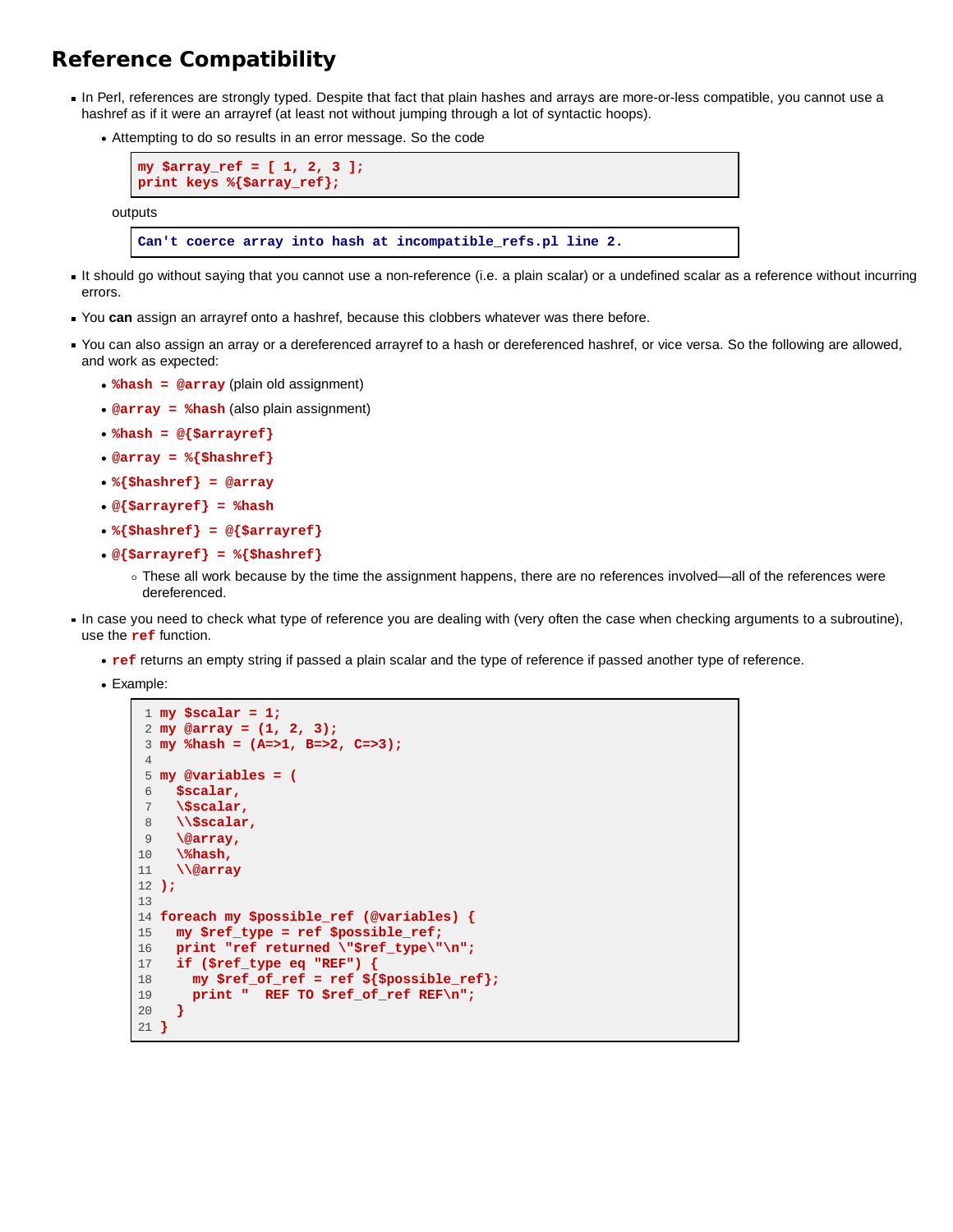outputs

```
ref returned ""
ref returned "SCALAR"
ref returned "REF"
  REF TO SCALAR REF
ref returned "ARRAY"
ref returned "HASH"
ref returned "REF"
   REF TO ARRAY REF
```
## **Using Arrayrefs and Hashrefs**

Using the rules above, most operations on a simple arrayref or hashref should be intuitive. Here are the most common ones:

### **Arrayref Operations**

| <b>Operation</b>     | Array                 | <b>Arrayref</b>                                                |
|----------------------|-----------------------|----------------------------------------------------------------|
| create               | @array = $(1, 2, 3)$  | $$array\_ref = [1, 2, 3]$<br>$$array\_ref = \sqrt{0}$          |
| access whole array   | @array                | $@{\simeq}$ $@{\simeq}$                                        |
| print whole array    | print "@array"        | print $\mathbb{P}(\text{Sarray})$ "                            |
| print element        | print \$array[7]      | print \$array_ref->[7]                                         |
| set element          | $$array[7] = "hello"$ | $$array\_ref->[7] = "hello"$                                   |
| push element         | push @array, \$value  | push @{\$array_ref}, \$value                                   |
| pop element          | $$value = pop @array$ | $\texttt{value} = \texttt{pop} \ @ \{\texttt{Sarray\_ref}\}$   |
| count array elements | scalar @array         | $scalar @ {Sarray_ref}$                                        |
| get highest index    | \$#array              | $$$ #{\$array_ref}                                             |
| sort array           | @array = sort @array  | $\mathcal{C}\$ \$array_ref} = sort $\mathcal{C}\$ \$array_ref} |
| array slice          | $@array[0 \ldots 2]$  | @{\$array_ref}[0  2]                                           |

Note: you can check whether an array is empty by evaluating **@array** (i.e. the number of elements) in Boolean context. To check whether an array**ref** is empty, remember you must evaluate **@{\$arrayref}** in Boolean context.

- Evaluating **\$arrayref** in Boolean context will not work. Recall that references are always true in Boolean context unless they are undefined (which is **not** the same as being defined but referencing an empty array).
- Discussion question: what does each of the following statements do?
	- **\$foo = [1,2,3]; @foo = (1,2,3); \$foo = (1,2,3); @foo = [1,2,3];**

### **Hashref Operations**

| <b>Operation</b>  | hash                                   | hashref                                                                     |
|-------------------|----------------------------------------|-----------------------------------------------------------------------------|
| create            | $\text{hash} = (A = 1, B = 2, C = 3)$  | \$hash_ref = $\{A = > 1, B = > 2, C = > 3\}$<br>\$hash ref = $\lambda$ hash |
| access whole hash | %hash                                  | $\{\text{Shash} \text{ref}\}$                                               |
| print element     | print $\hbox{Shash}\{A\}$              | print \$hash_ref-> $\{A\}$                                                  |
| set element       | $\{\text{hash}\}\$ = "hello"           | \$hash ref->{A} = "hello"                                                   |
| access hash keys  | keys %hash                             | keys $\{\text{Shash} \text{ref}\}$                                          |
| delete element    | delete $\{h\}$                         | delete \$hash $ref->{A}$                                                    |
| test for element  | exists $\mathsf{Shash}\{\mathbf{A}\}\$ | exists \$hash_ref-> ${A}$                                                   |
| hash slice        | @hash{'A', 'B'}                        | $\mathcal{C}\{\text{Shash}\ \text{ref}\}\{\ A\}$ , 'B'}                     |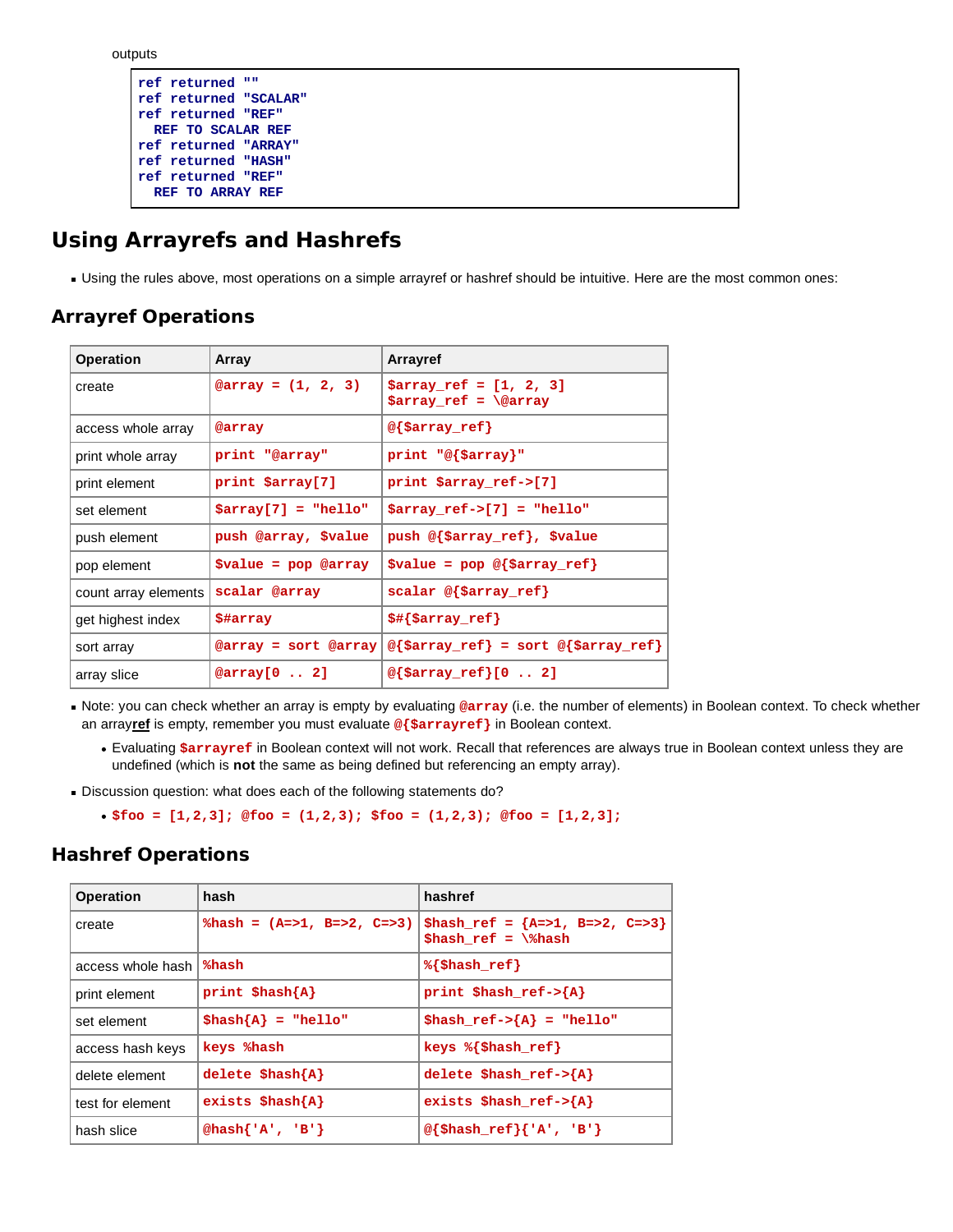- Note: the same rules for when you need quotes in a hash lookup apply when dereferencing/looking up into a hashref.
- Remember that hash **values** can be any type of scalar, but anything used as a **key** will be forced into string context. Don't use references as hash keys.

## **Multidimensional Arrays**

- As mentioned repeatedly, there is no such thing as native multi-dimensional arrays in Perl because arrays are flattened.
- But creating an array or arrayref with arrayrefs as elements allows us to get there.
	- There is no functional difference between using an array and an arrayref as the base of a multi-dimensional array. However, I find that using an arrayref as the base variable simplifies the syntax and therefore clarifies the resulting code. I will use this convention in all examples.
	- . In general, if your program is going to use both arrays and arrayrefs (and/or hashes and hashrefs) it will probably be easier and clearer to use references exclusively, except for plain scalar variables.
- You can define an 2-D array in one step like this:



which create the memory structure

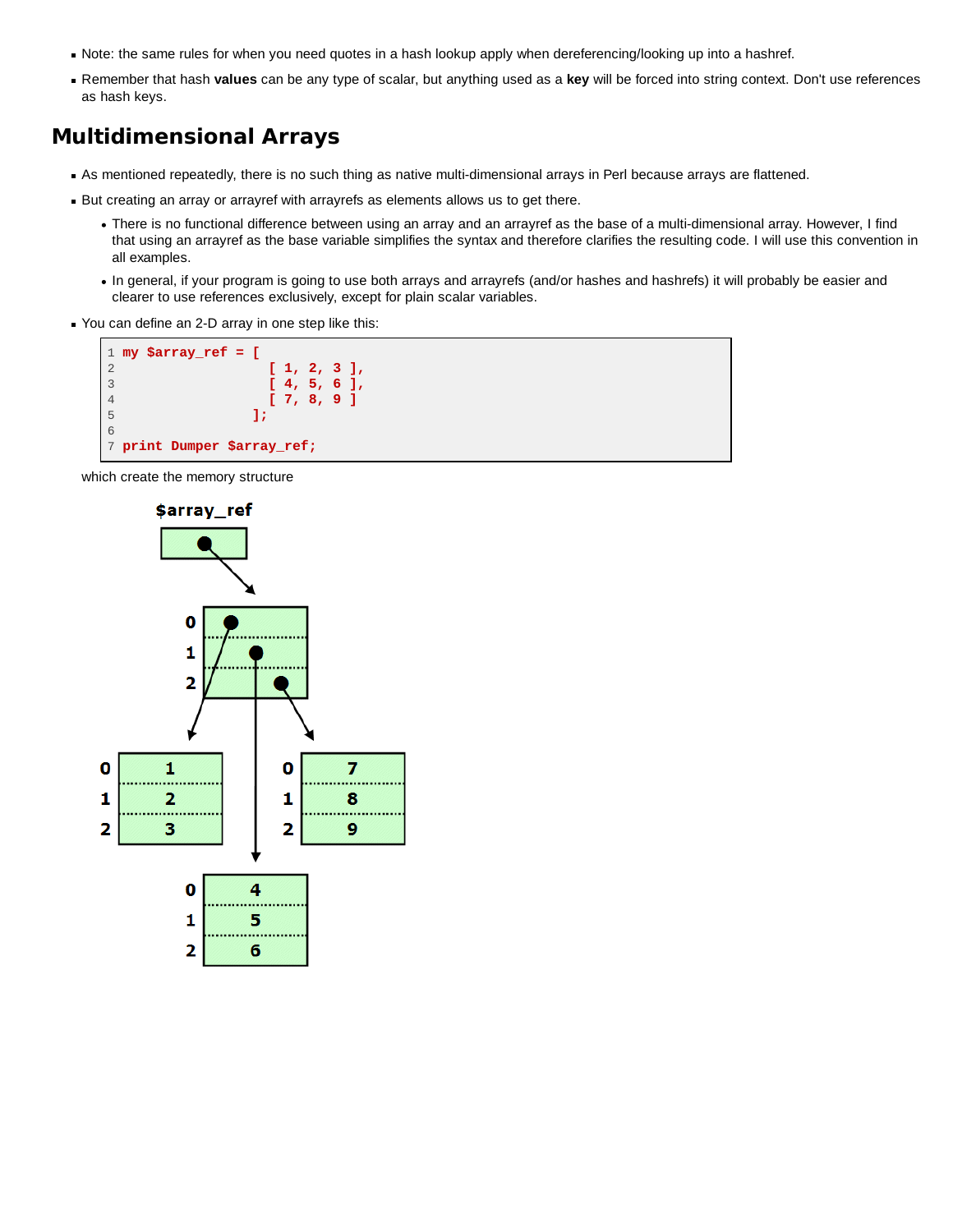and outputs

| $$VAR1 = [$ |  |  |
|-------------|--|--|
|             |  |  |
| 1,          |  |  |
| 2,          |  |  |
| 3           |  |  |
|             |  |  |
|             |  |  |
|             |  |  |
| 4,          |  |  |
| 5,          |  |  |
| 6           |  |  |
|             |  |  |
| ı,          |  |  |
|             |  |  |
| 7,          |  |  |
| 8,          |  |  |
| 9           |  |  |
|             |  |  |
|             |  |  |
| 1,          |  |  |

or build it step by step, like this:

```
1 my $array_ref = [ ]; # start with an empty array ref
2 foreach my $row ( 0 .. 3 ) {
3 foreach my $col ( 0 .. 2 ) {
4 $array_ref->[$row]->[$col] = "R$row/C$col";
5 }
6 }
7
8 print Dumper $array_ref;
```
which outputs

```
$VAR1 = [
 [
             'R0/C0',
             'R0/C1',
             'R0/C2'
           ],
           [
             'R1/C0',
             'R1/C1',
             'R1/C2'
           ],
 [
             'R2/C0',
             'R2/C1',
             'R2/C2'
           ],
 [
             'R3/C0',
             'R3/C1',
             'R3/C2'
           ]
         ];
```
Some notes:

- Remember that a "2-dimensional array" is really just an arrayref of arrayrefs.
- It doesn't really matter whether you consider the first level the "row" or "x" and the second level the "column" or "y", or vice versa. Just be consistent.
- Note the two-level dereference/index structure in the second example:

 **\$array->[\$row]->[\$col]**

- You may also see this with only the first arrow:  **\$array->[\$row][\$col]**
- Either is fine.
- Intermediate elements are *auto-vivified* when any of their sub-elements are referenced (even for reading).
- Declaring **\$array** as an empty arrayref to start is not required (i.e. "**my \$arr = [ ];**" instead of just "**my \$arr;**"). The only requirement is that it be an arrayref or undefined when array operations are executed.
	- o However, I find this a helpful reminder of what the variable will be used for later.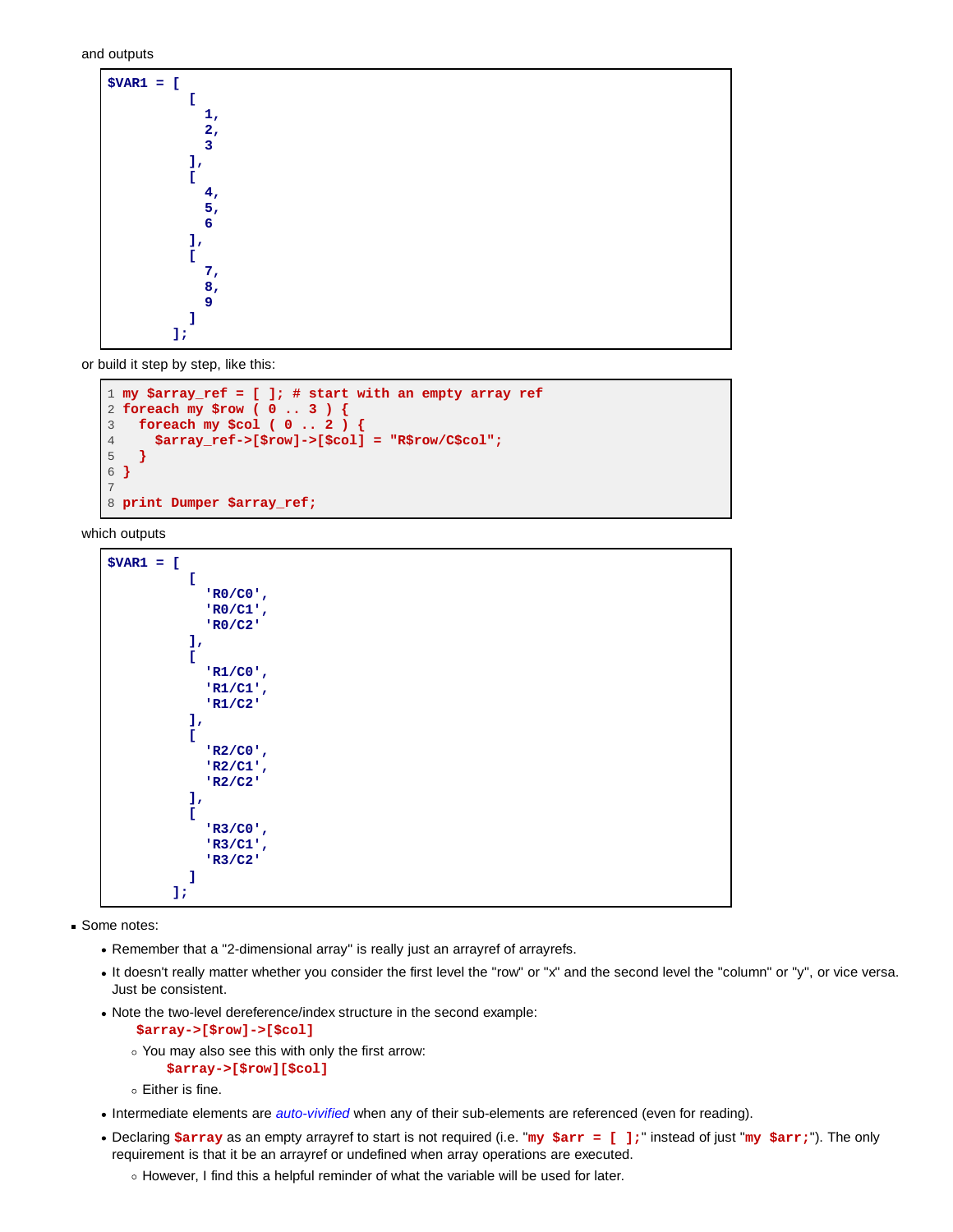To get the highest index of the first level, or to treat the first level as a plain array (for example to get the number of elements or to **push** onto it), use a regular dereference as shown in the table above:

```
 $#{$array_ref}
```

```
or
```

```
 @{$array_ref}
```
To get the highest index of one of the sub-levels, or to treat it as a plain array, dereference **one level** and then perform the dereference/operation:

 **\$#{\$array\_ref->[0]}** or

 **@{\$array\_ref->[0]}**

- NOTE: The subarrays do **not** have to be the same size and there is no mechanism for enforcing this (as there is in C or Pascal). If you want your array to be *orthogonal* you must check this yourself.
	- Discussion question: how would you check this?

# **The Substitution Principle**

Values that are equivalent should be able to be substituted for one another without altering the value of an expression.

Suppose we have the arrayref:

```
 1 $array_ref = [
 2 [
 3 ["a", "b", "c"],
 4 ["d", "e", "f"],
 5 ["g", "h", "i"] 
 6 ],
 7 [
 8 ["j", "k", "l"],
 9 ["m", "n", "o"],
10 ["p", "q", "r"] 
11 ],
12 [
13 ["s", "t", "u"],
14 ["v", "w", "x"],
15 ["y", "z", "!"] 
16 ]
17 ];
```
- Note that **\$array\_ref->[1]->[2]** is the arrayref **["p", "q", "r"]**.
- Now suppose you set **\$sub\_array = \$array\_ref->[1]->[2]**. Because **\$array\_ref->[1]->[2]** is a reference, when you set **\$sub\_array** equal to (a copy of) it, **\$sub\_array** will have the same referent.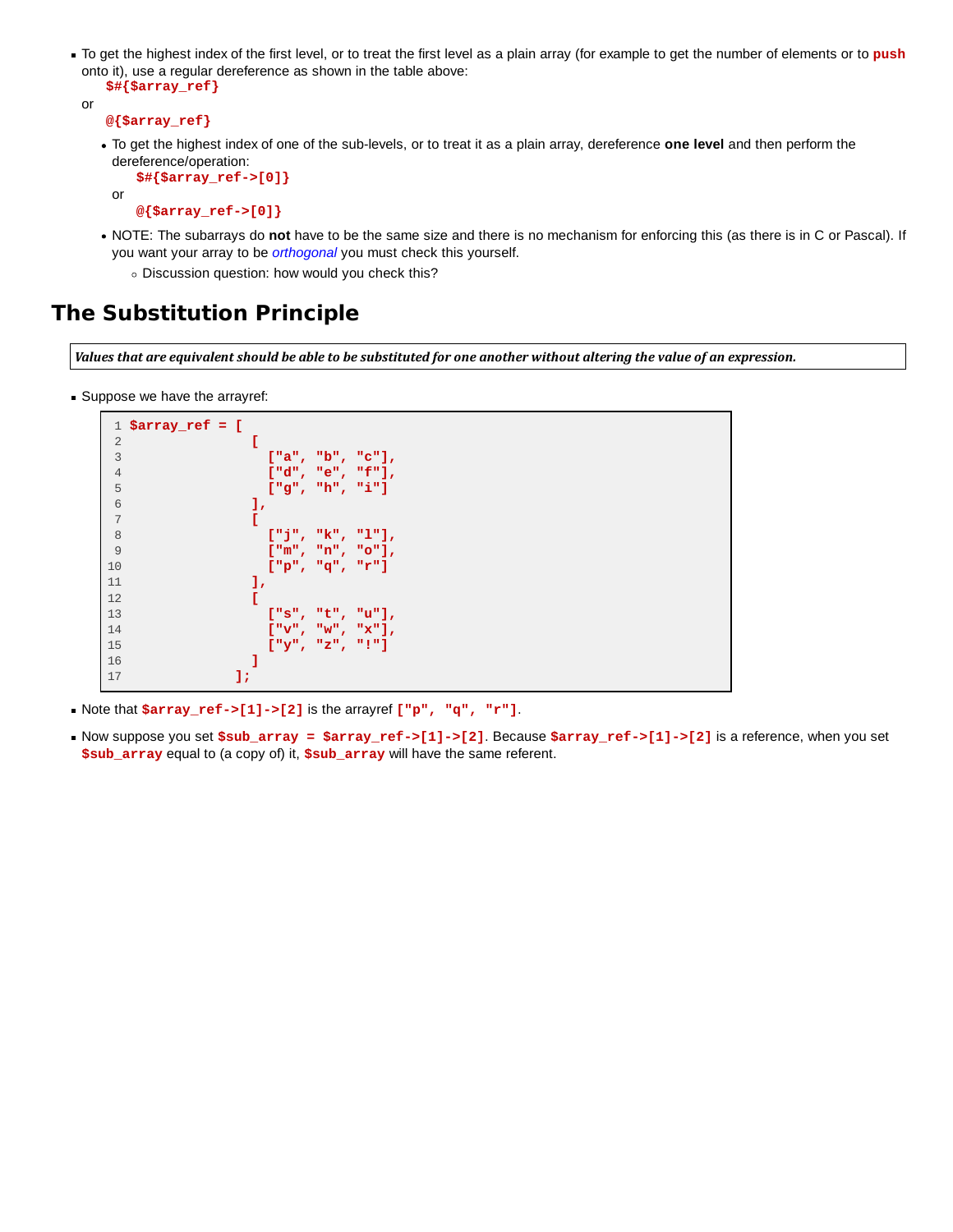Thus, the result in memory is this:



Now **\$sub\_array** can be substituted for **\$array\_ref->[1]->[2]**, because the two expressions are equivalent.

```
Therefore: because
      $array_ref->[1]->[2]->[0]
 is "p",
      $sub_array->[0]
 is also "p".
```
- This very useful for simplifying operations, particularly when you are using more complex data structures.
	- Suppose you want to sum the members of a 2-D array that is stored 3 levels down in a 5-level structure:
	- The code would look like this:

```
1 for my $r (0 .. $#{$data->[$level1]->[$level2]->[$level3]}) {
2 for my $c (0 .. $#{$data->[$level1]->[$level2]->[$level3]->[$r]}) {
3 $sum += $data->[$level1]->[$level2]->[$level3]->[$r]->[$c];
4 }
5 }
```
Now let's take advantage of the fact that **\$data->[\$level1]->[\$level2]->[\$level3]** is a "common ancestor" of all of our operations in this code and set **\$array** equal to it before we begin the loop.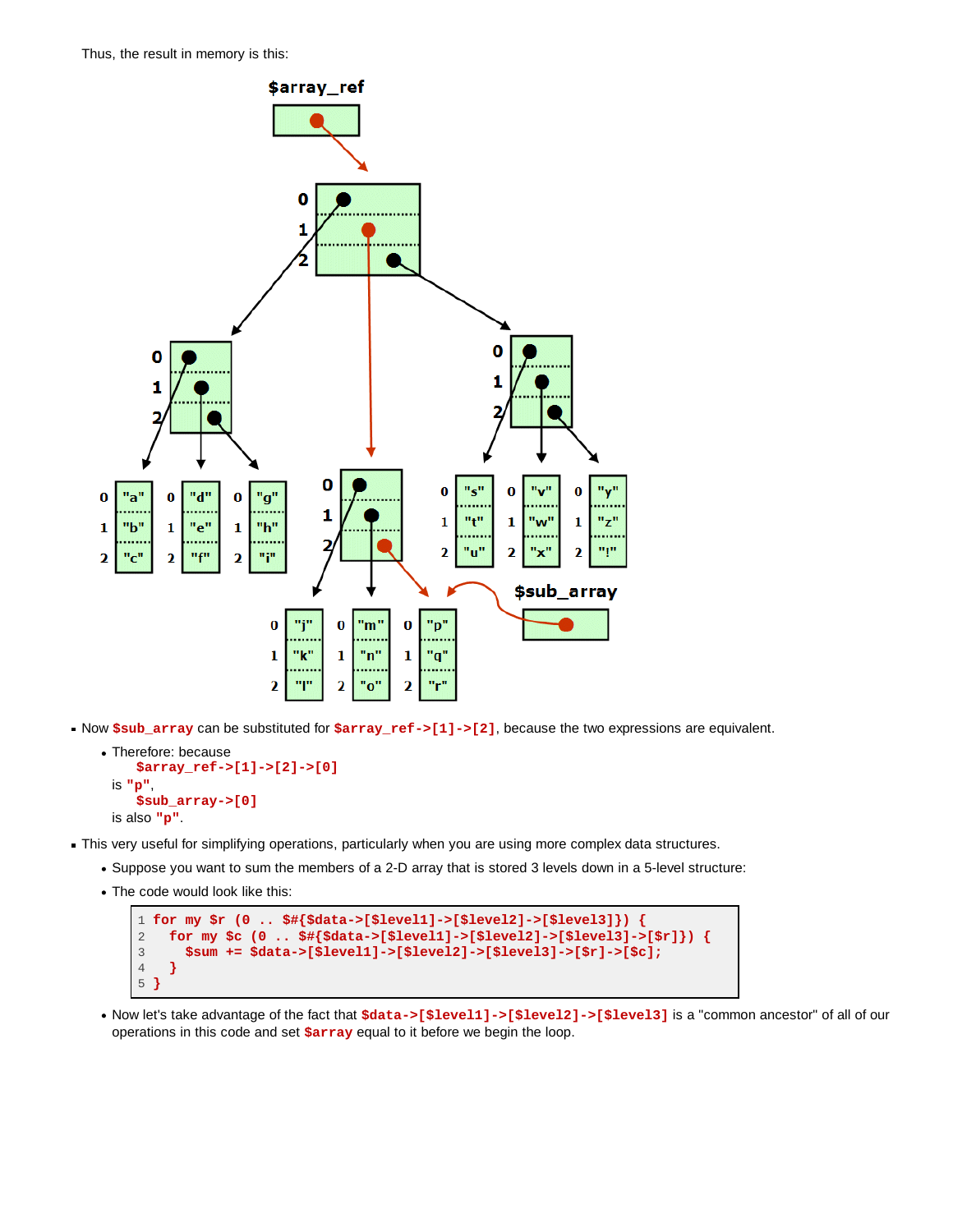Now the code is:

```
1 my $array = $data->[$level1]->[$level2]->[$level3];
2 for my $r (0 .. $#{$array}) {
3 for my $c (0 .. $#{$array->[$r]}) {
4 $sum += $array->[$r]->[$c];
5 }
6 }
```
And by then substituting **\$row** for **\$array->[\$r]** (which, recall, is actually **\$data->[\$level1]->[\$level2]-> [\$level3]->[\$r]** ), you can simplify even further:

```
1 my $array = $data->[$level1]->[$level2]->[$level3];
2 for my $r (0 .. $#{$array}) {
3 my $row = $array->[$r];
4 for my $c (0 .. $#{$row}) {
5 $sum += $row->[$c];
\frac{6}{7}}
 7 }
```
- The original monstrosity has become downright manageable.
- Another advantage is that if you modify the data structure, for instance by adding another level, you only need to modify the line of code that sets up **\$array**, instead of modifying every appearance of **\$data**.
- If you consider it, you will notice that the "syntactic sugar" of eliding the intermediate arrows (i.e. using **\$array->[0][0][0]** instead of **\$array->[0]->[0]->[0]**) violates the substitution principle.
	- This is a trade-off that may or may not be worth it.
	- I use the short form because I find it clearer; if you choose to do so you can still use a slightly modified form of the substitution principle, you just need to think about it a little harder when you do.

### **Complex Data Structures**

As you can nest arrayrefs in arrayrefs to create multidimensional arrays, you can next hashrefs within hashrefs or hashrefs and arrayrefs within each other to create other types of data structures:

|  | level 1   level 2   possible usage                                                 | example                     |
|--|------------------------------------------------------------------------------------|-----------------------------|
|  | arrayref   arrayref   Array of data indexed by x, y coordinates   topographic data |                             |
|  | arrayref   hashref   Array of records                                              | student records             |
|  | hashref   arrayref   Data arrays indexed by name                                   | sensor readings by location |
|  | hashref   hashref   Records indexed by name                                        | class schedule              |

- Of course you can nest as deeply as you want.
- For example, the following is an arrayref of hashrefs, being used as an array of records:

```
 1 $people = [
 2 { name=>'John Smith', id=>'J37482-SH4', eyes=>'blue', hair=>'brown' },
      3 { name=>'Mary Jones', id=>'M67134-JS5', eyes=>'blue', hair=>'blond' },
 4 { name=>'Chris Lee', id=>'C47923-LE1', eyes=>'brown', hair=>'black' },
 5 ];
 6
 7 print "The first person's name is $people->[0]{name}\n";
 8
 9 # add a person
10 push @{$people}, { name=>"Will Johnson", id=>"X93888-QA2', eyes=>'hazel', hair=>'blond' };
```
As multidimensional arrays do not guarantee orthogonality, the hashrefs within an "arrays of records" are not constrained in any way. All of the following operations, illegal in a C array of **struct**s, are allowed in Perl:

```
delete $people->[2]{id};
$people->[1]{eyes} = [1, 2, 3];
unshift @{$people}, "RUTABAGA";
```
- The programmer is responsible for using his or her own data structures in the manner intended.
- Normally this is not a problem, but it is tricky to prevent abuse of your data structures when writing libraries that might be used by others.
	- The short answer is that when writing a module, direct access to data structures should be denied, and functions to access and change the data should be provided.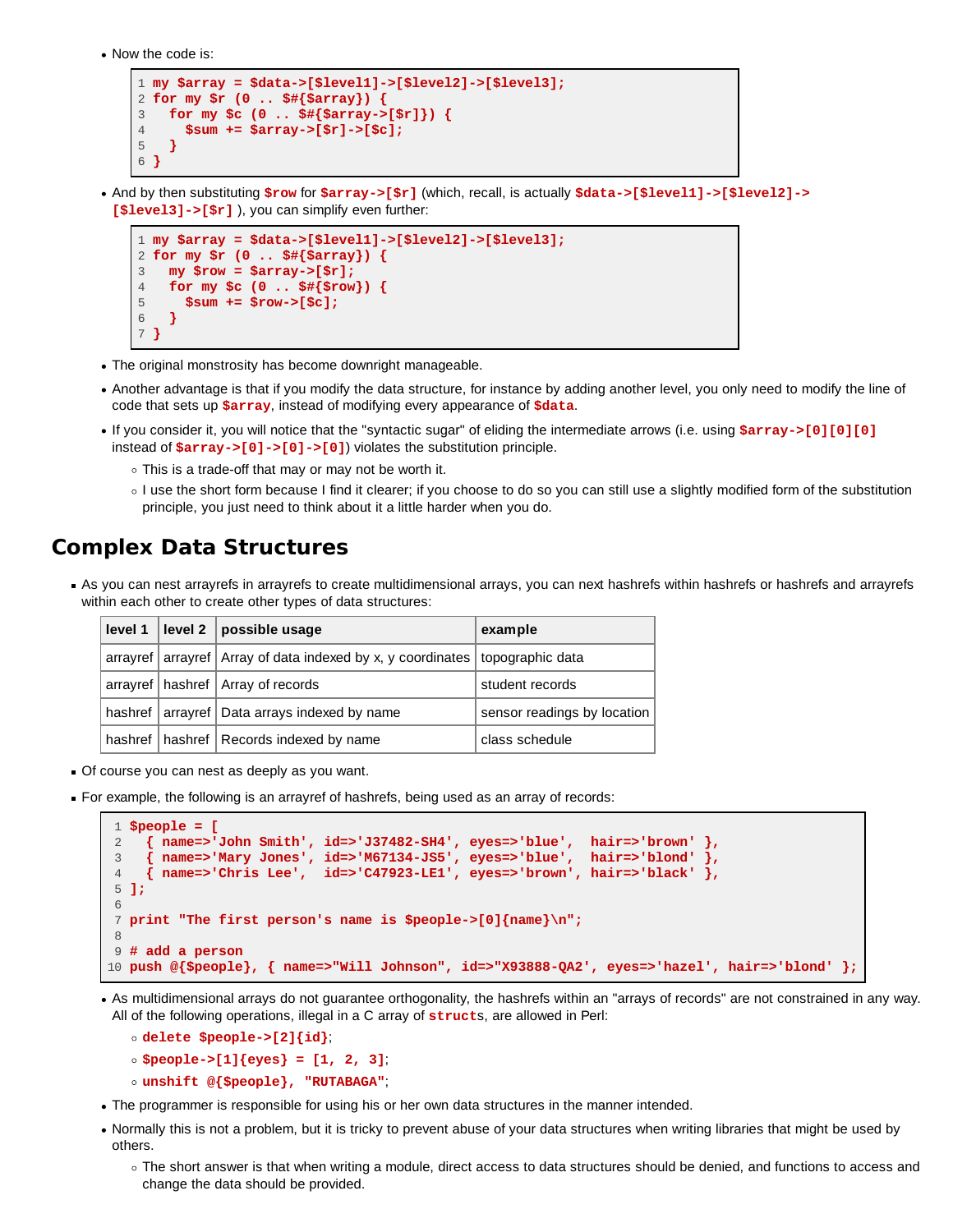○ Some approaches will be covered in the section on modules.

- As with 2-D, 3-D, and higher order of multidimensional arrays, to dereference all the way to the scalar elements, you simply follow the data structure with a thin arrow and then a key or index for each level of the data structure, using keys enclosed in braces to go through a hashref and indices wrapped in brackets when the current level is a hashref.
- You may stop before you get to the end, in which case you are referring to an arrayref or a hashref that represents a sub-part of the structure. You can dereference this with the  $\mathcal{Q}\}$  or  $\{$  constructs to treat it as a plain hash or array, to count elements, get a list of keys for looping, or add/remove values.
	- Any operation applicable to a hash is applicable to a dereferenced hashref, and the same applies to arrayrefs.
	- You may also stop early and assign the result to a plain array or hash to make dealing with it easier.
		- In the above example, you might consider something like **%this\_person = %{\$people->[0]}**
		- This is not necessarily an application of the substitution principle, because a dereferences hash and a hashref are not the same thing. Therefore you must use some caution:
			- A couple of caveats: first, if you stop dereferencing at the next-to-last level, your result will be a plain array or hash containing scalar elements. If you stop before that, your plain array or hash will contain references for (at least some) elements. This is permissible, especially if you are just looping over the keys or elements, but be sure you know what's contained in a scalar variable that you plucked from deep within a multi-level data structure.
			- Assigning to a temporary array or hash variable as in the **%this\_person** example is a copy operation. Therefore, modifications to its elements will not effect the original data structure.
			- However, if a temporary array or hash contains a larger chunk of a data structure than just a next-to-last-level hash or array, its elements may be references. These references will be copies of the references in the original data structure, but a copy of a reference refers to the same thing as the original reference. Therefore, modifying the referent of these elements **will** affect the original data structure.
	- Heavy use of **Data::Dumper** is recommended when developing data structures, especially complex ones. **Dumper** does an excellent job of displaying multi-level structures.

### **Shallow Copying vs. Deep Copying**

As stated, if you copy a reference:  **\$arrayref\_A = [1, 2, 3]; \$arrayref\_B = \$arrayref\_A;**

Your references point to the same places and changes to one affect the other

The result in memory is this:



the value of **\$arrayref\_B->[0]** will now be **12**.

Also as stated, if you create an anonymous arrayref with a copy of another arrayref in it, the elements in the second arrayref are copies of the elements of the first arrayref:

```
 $arrayref_A = [1, 2, 3]
 $arrayref_B = [ @{$arrayref_A} ];
```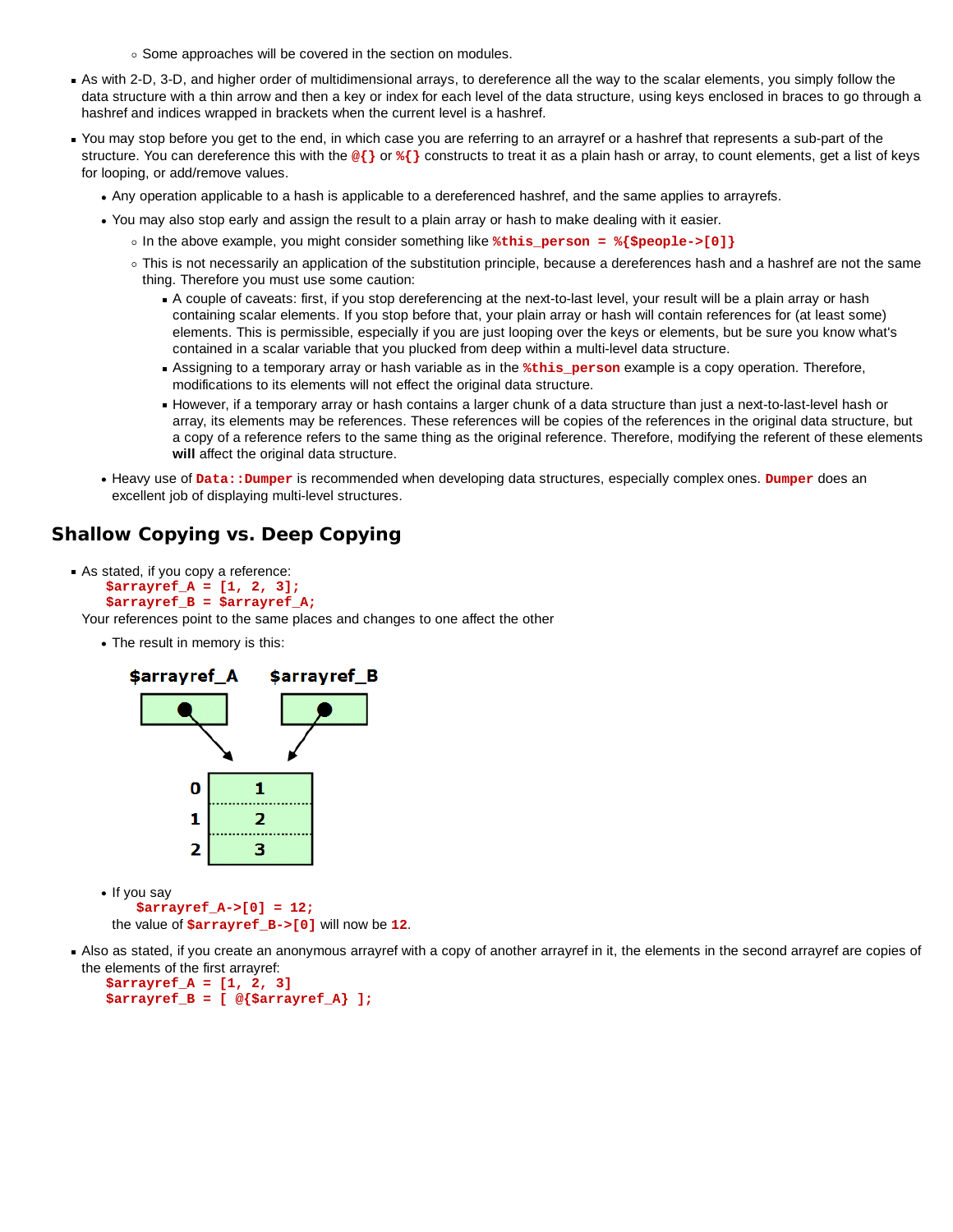The result in memory is this:



Therefore, changes the elements of **\$arrayref\_A** have no effect on the elements of **\$arrayref\_B**, and vice-versa.

```
• If you say
      $arrayref_A->[0] = 12;
 the value of $arrayref_B->[0] will still be 1.
```
But what if the thing you copy **contains references?**

```
Suppose you set up the following memory structures:
    ($var1, $var2, $var3) = (1, 2, 3);
    $arrayref_A = [ \$var1, \$var2, \$var3 ];
    $arrayref_B = [ @{$arrayref_A} ];
The result in memory is this:
```


Now what happens if you modify the elements of **\$arrayref\_A**?

The elements of **\$arrayref\_B** are copies of the elements in **\$arrayref\_A**. Therefore, changes to the elements of **\$arrayref\_A** have no affect on the elements of **\$arrayref\_B**.

```
• So suppose you say:
     $arrayref_A->[0] = \$var4;
```
You are changing the value of the first element of *\$arrayref\_A* to point someplace new; the first element of *\$arrayref\_B* will still point at **\$var1**.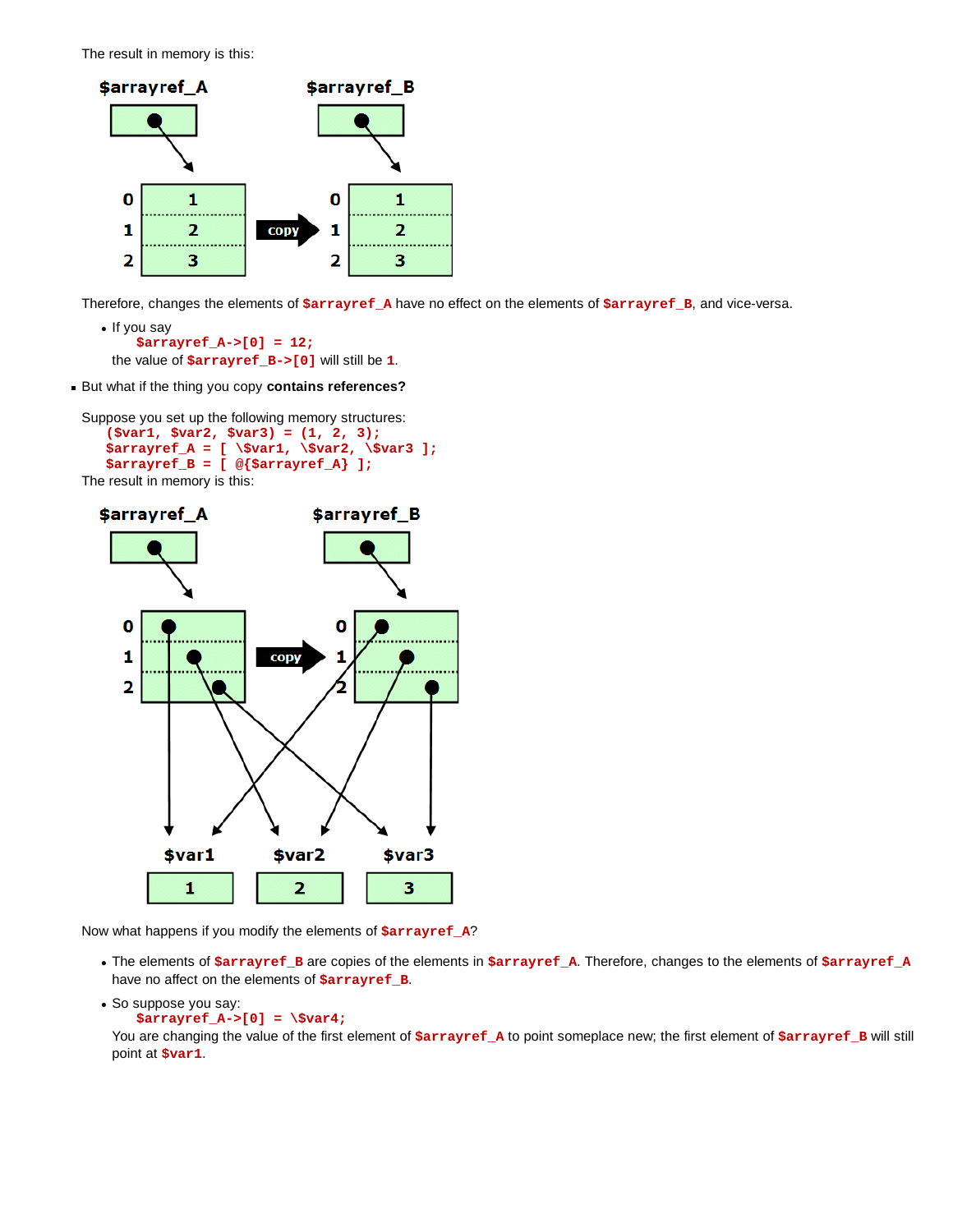The result in memory is this:



• But remember that a copy of a reference points to the same place as the original reference. So even though  $s = x - 1$ ] is a **copy** of **\$arrayref\_B->[1]**, and direct changes to **\$arrayref\_A->[1]** don't affect **\$arrayref\_B->[1]**, **if you modify the referent of \$arrayref\_A->[1]** with code like:

 **\${\$arrayref\_A->[1]} = "ARG"**

you affect the referent of **\$arrayref\_A->[1]** (in other words, **\$var2**), not **\$arrayref\_A->[1]** itself, and as a side-effect, **you will also affect the referent of \$arrayref\_B->[1]** (also **\$var2**). The result is this:

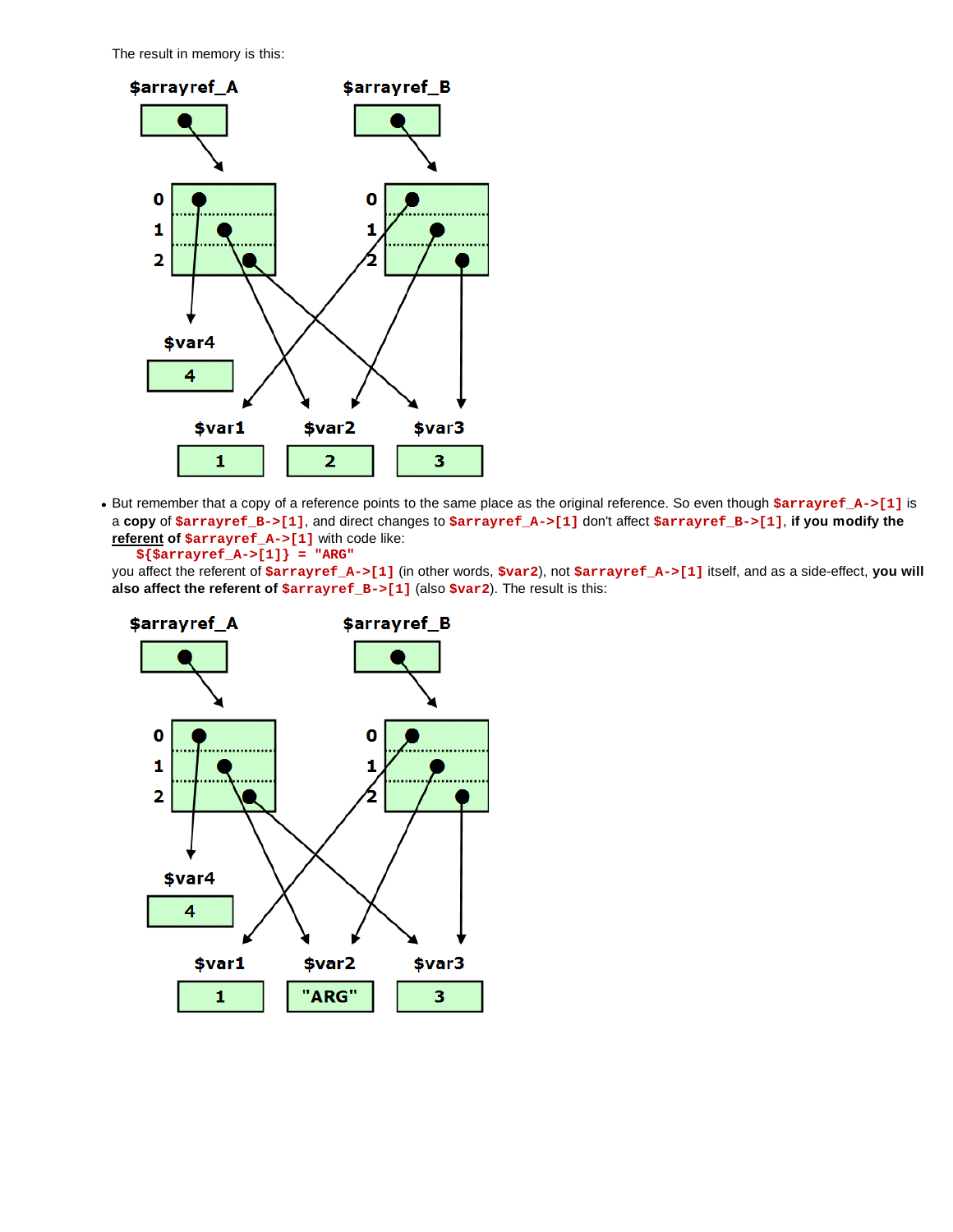- This "first-level-only" method of copying data structures that Perl employs is called *shallow copying*.
	- When you say
		- **\$copy\_of\_complex\_data\_structure = [ @{\$original\_complex\_data\_structure} ];**

you only copy the elements in the first level—i.e. the direct elements of **\$original\_complex\_data\_structure**. Any data in the second and subsequent levels pointed to by references in the first level is NOT copied.

- Therefore changes to the original data structure deeper than the first level will still affect the copy (and vice-versa).
- Making a complete copy of an entire data structure so that the copy has an identical structure and the same leaf-node data, but no shared references, is called a *deep copy*, and Perl does not support deep copying natively.
	- It becomes hard to define what "deep copy" even means under several circumstances.
		- For example, what if a data structure contains a reference to a system variable, like **@ARGV** or **%ENV**. A deep-copied data structure should probably preserve that reference as a reference, not make a copy of **@ARGV** and have the copied data structure reference that.
			- For that matter, what if the data structure simply includes a reference to an unrelated variable? Should a deep copy make a copy of the unrelated variable or simply copy the reference?
		- A data structure that contains a reference to a subroutine (discussed below) is also hard to deep-copy.
		- A data structure with a non-linear structure, such as one that includes *circular references*, is very difficult to deep-copy.
	- If you assume a data structure that consists only of nested hashrefs and arrayrefs, it is still a non-trivial matter to implement an arbitrary deep copy function, but think about how it might be accomplished.
		- Hint: it requires a recursive function and heavy use of the **ref** function.

## **Complex Data Structures: Reference**

#### **NOTES:**

- For clarity, it is assumed that all variables shown have been pre-declared.
- Remember that some actions (**\$arrayref2 = [@{\$arrayref1}]**) copy elements and other actions (**\$arrayref2 = \$arrayref1**) only copy the refence.
- Recall that intermediate thin arrows in a dereference like  $$data->$sid->S$  SCHEDULE}->[0] can be elided, and the previous written as **\$data->{\$id}{SCHEDULE}[0]**. Both forms are shown.
- For this reference, the term "structure" refers to the elements of the base level hash or array (these elements themselves being arrays or hashes); the term "element" refers to an element in the second level (these elements being plain scalars in these examples)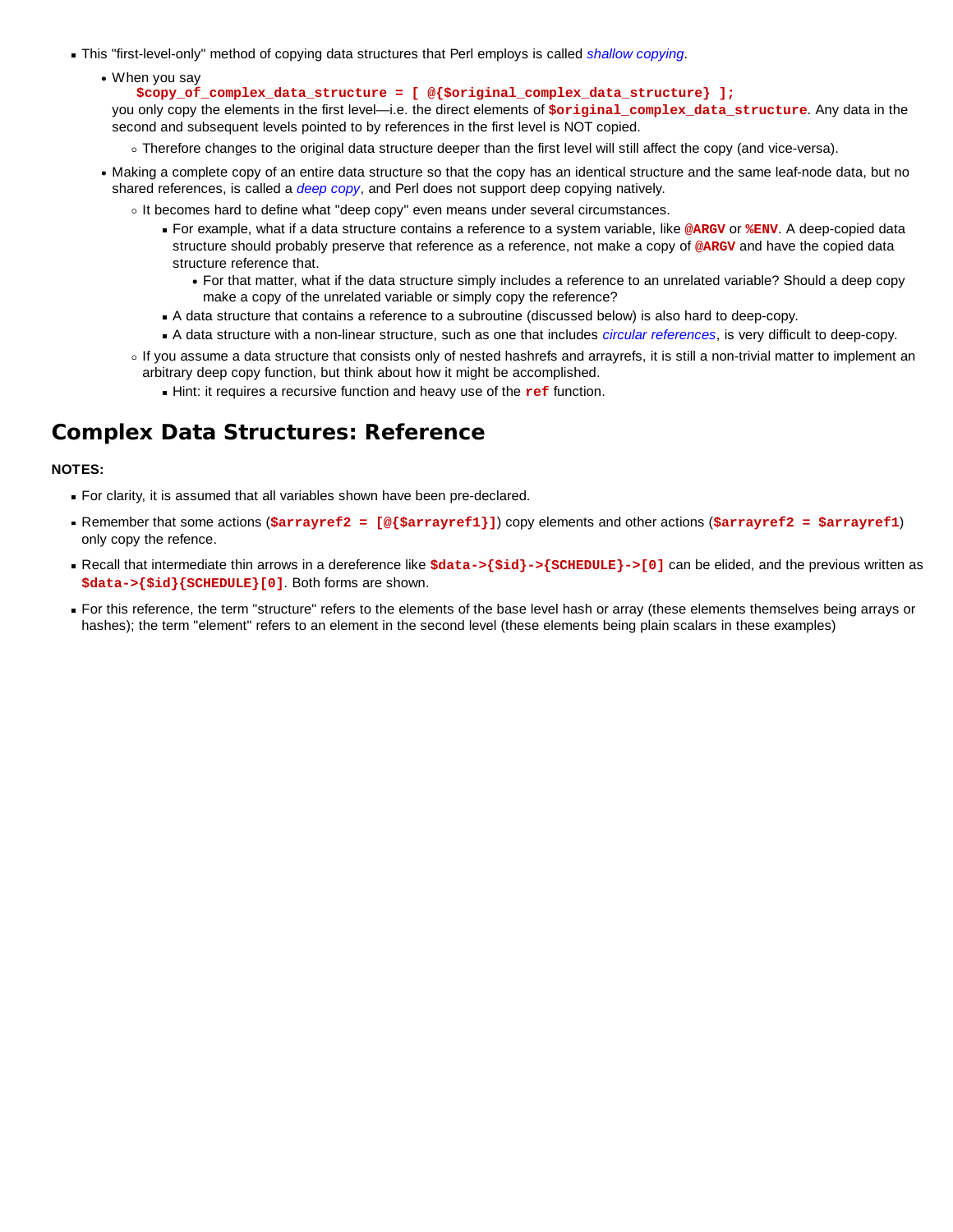# **Arrayref of Arrayrefs (2-D Array)**

| <b>Structure</b>                     | \$AofA                                                                                                             |
|--------------------------------------|--------------------------------------------------------------------------------------------------------------------|
| <b>Declaration/Initialization</b>    | $$AofA = [$<br>[1, 2, 3],<br>[4, 5, 6],<br>[7, 8, 9],<br>17                                                        |
| <b>Access a Structure</b>            | $$sub_arrayref = $AofA->[0];$<br>@sub_array = $@$ {\$AofA->[0]};                                                   |
| Set/Change a Structure               | $$AofA->[0] = [101, 102, 103];$<br>$$AofA->[0] = \@new_array;$<br>$$AofA->[0] = [$ @new_array ];                   |
| <b>Add a Structure</b>               | push @{\$AofA}, [ 101, 102, 103 ];<br>push @{\$AofA}, \@new_array;<br>push @{\$AofA}, [ @new_array ];              |
| Delete a Structure                   | pop @{\$AofA};<br>shift $@{\text{*AofA}}$ ;<br>splice @{\$AofA}, \$position, 1;                                    |
| <b>Count Structures</b>              | $\texttt{South} = \texttt{@}\{\texttt{SAoEA}\}\;$                                                                  |
| <b>Sort Structures</b>               | $$AofA = [ sort @ {$AofA } ];$                                                                                     |
| <b>List Structures' Keys</b>         | N/A                                                                                                                |
| <b>Access an Element</b>             | $print$ \$AofA->[0]->[0];<br>$print$ \$AofA->[0][0];<br>$$var = $AofA->[0]->[0];$<br>$$var = $AofA->[0][0];$       |
| Set/Change an Element                | $$AofA->[0]->[0] = 99;$<br>$$AofA->[0][0] = 99;$                                                                   |
| Add an Element to a Structure        | push $@{\$AofA->[0]}\;$ , 100;                                                                                     |
| Delete an Element from a Structure   | pop $@{\simeq}$ $\{\simeq$ AofA->[0] };<br>shift $@{\text{SAOEA->[0]}}$ ;<br>splice @{\$AofA->[0]}, \$position, 1; |
| <b>Count Elements in a Structure</b> | $\text{\$count} = \text{\&} \{\text{\$Aofa->[0]}\}\;$                                                              |
| <b>Sort Elements in a Structure</b>  | $$AofA->[0] = [ sort @ {$AofA->[0]} ];$                                                                            |
| List Elements' Keys in a Structure   | N/A                                                                                                                |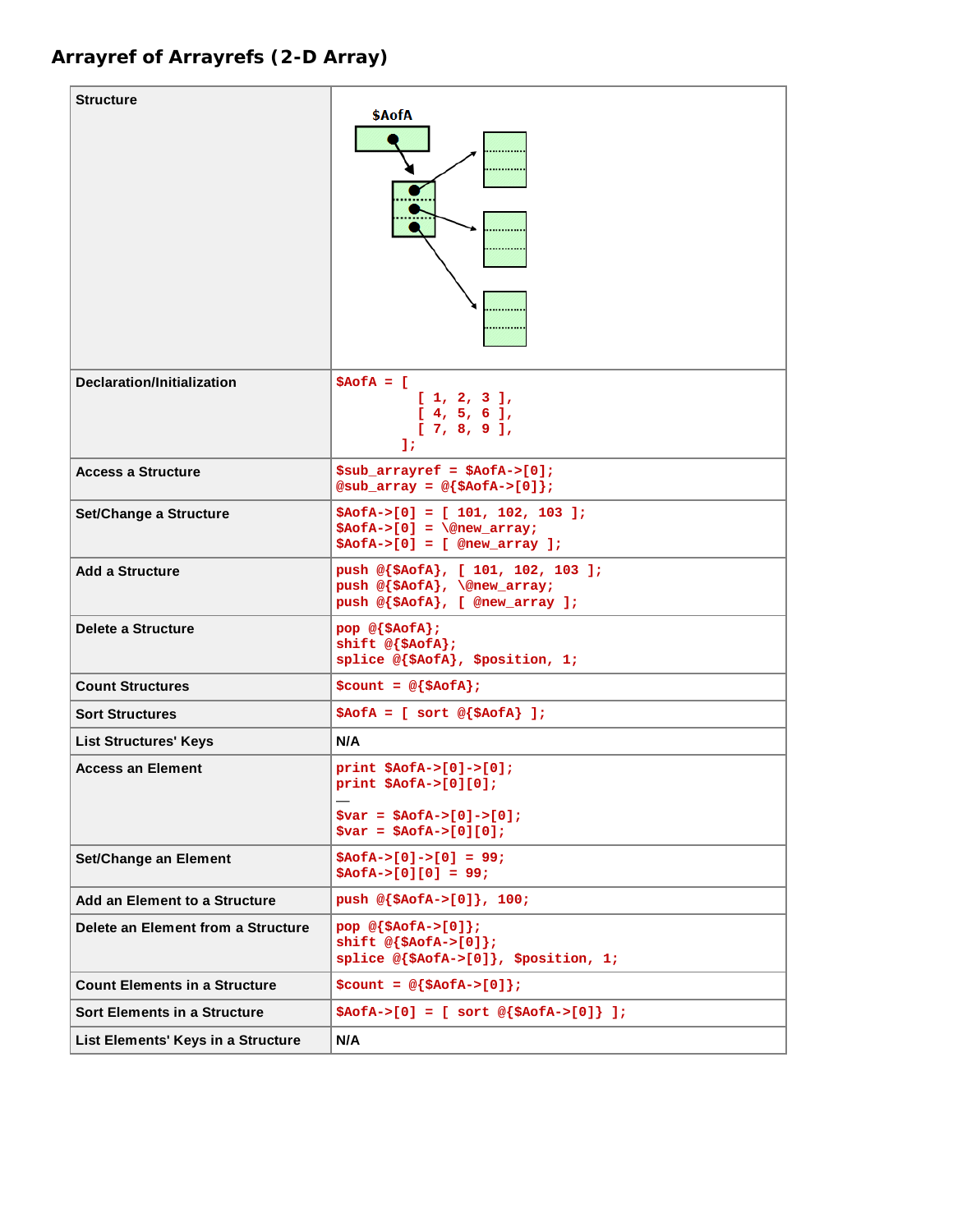# **Arrayref of Hashrefs (Array of Records)**

| <b>Structure</b>                     | \$AofH                                                                                                                                                                                                     |
|--------------------------------------|------------------------------------------------------------------------------------------------------------------------------------------------------------------------------------------------------------|
| Declaration/Initialization           | $$AofH = [$<br>$\{ K1 \implies "A", K2 \implies "B", K3 \implies "C" \},$<br>$\{ K4 \implies "D", K5 \implies "E", K6 \implies "F" \}$<br>$\{ K7 \implies "G", K8 \implies "H", K9 \implies "I", \}$<br>11 |
| <b>Access a Structure</b>            | $$sub$ hashref = $$AofH->[0];$<br>$\text{sub\_hash} = \frac{1}{2} \{ \text{SAofH->[0]} \}$                                                                                                                 |
| Set/Change a Structure               | $$AofH->[0] = { K101 => "X", K102 => "Y" };$<br>$$AofH->[0] = \$ rew_hash;<br>$$AofH->[0] = {$ \tew_hash };                                                                                                |
| <b>Add a Structure</b>               | push @{\$AofH}, { K101 => "X", K102 => "Y" };<br>push @{\$AofH}, \%new_hash;<br>push $@{\$AofH}, {$ \ *new_hash };                                                                                         |
| Delete a Structure                   | $pop \ @{\$AofH\};$<br>shift $@{\text{SAofH}}$ ;<br>splice @{\$AofH}, \$position, 1;                                                                                                                       |
| <b>Count Structures</b>              | $\text{\$count = @ } \{\text{\$AofH}\}\text{;}$                                                                                                                                                            |
| <b>Sort Structures</b>               | $$AofH = [ sort @ {$AofH } ];$                                                                                                                                                                             |
| <b>List Structures' Keys</b>         | N/A                                                                                                                                                                                                        |
| <b>Access an Element</b>             | print $$AofH->[0]->{K1};$<br>print $$AofH->[0]\{K1\}$ ;<br>$\text{Svar} = \text{SAGH} > [0] - > {K1};$<br>$\frac{1}{2} \text{var} = \frac{2}{2} \text{AoffH} > [0] {K1};$                                  |
| Set/Change an Element                | $$AofH->[0]->{K1} = "X";$<br>$$AofH->[0]\{K1\} = "X";$                                                                                                                                                     |
| Add an Element to a Structure        | $$AofH->[0]\{K10\} = "X";$                                                                                                                                                                                 |
| Delete an Element from a Structure   | delete $$AofH->[0]\{K1\}$ ;                                                                                                                                                                                |
| <b>Count Elements in a Structure</b> | $\text{Scount} = \text{keys } \{\text{SAofH->[0]}\}\;$                                                                                                                                                     |
| <b>Sort Elements in a Structure</b>  | N/A                                                                                                                                                                                                        |
| List Elements' Keys in a Structure   | $@keys = keys % {§AofH->[0]};$                                                                                                                                                                             |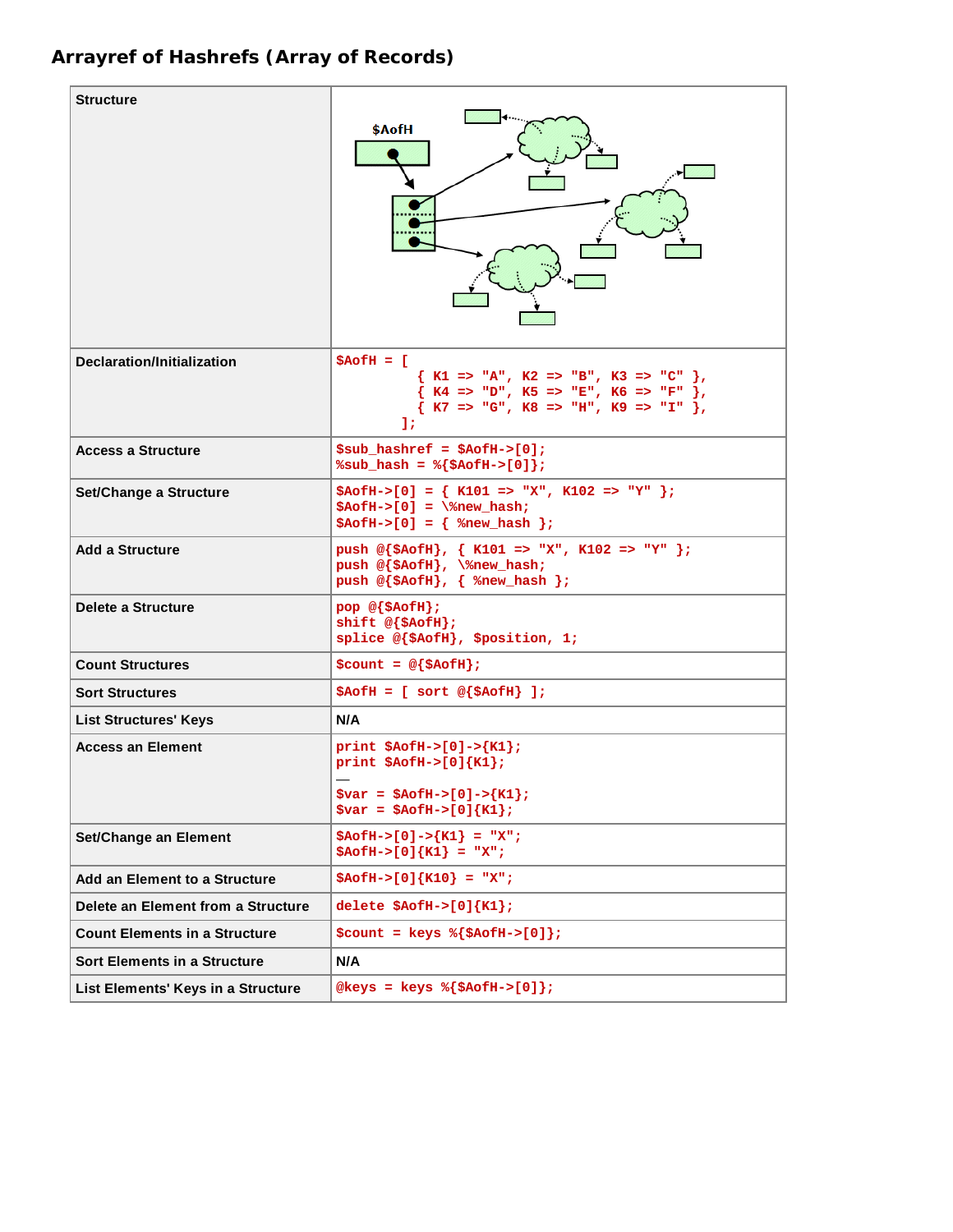# **Hashref of Arrayrefs (String-Indexed Arrays)**

| Structure                            | \$HofA                                                                                                                  |
|--------------------------------------|-------------------------------------------------------------------------------------------------------------------------|
| <b>Declaration/Initialization</b>    | $$HofA = \{$<br>KeyA => $[1, 2, 3]$ ,<br>KeyB => $[4, 5, 6]$ ,<br>KeyC => $[ 7, 8, 9 ]$ ,<br>};                         |
| <b>Access a Structure</b>            | $$sub_arrayref = $HofA->{KeyA};$<br>@sub_array = $@$ {\$HofA->{KeyA}};                                                  |
| Set/Change a Structure               | $$HofA->{KeyA} = [ 101, 102, 103 ];$<br>$$HofA->{KeyA} = \@new_array;$<br>$$HofA->{KeyA} = [$ @new_array ];             |
| <b>Add a Structure</b>               | $$HofA->{KeyX} = [ 101, 102, 103 ];$<br>$$HofA->{KeyX} = \@new_array;$<br>$$HofA->{KeyX} = [$ @new_array ];             |
| Delete a Structure                   | delete $$HofA->{KeyA};$                                                                                                 |
| <b>Count Structures</b>              | $\text{South} = \text{keys } \{\text{SHofA}\};$                                                                         |
| <b>Sort Structures</b>               | N/A                                                                                                                     |
| <b>List Structures' Keys</b>         | @keys = keys $\{\$HofA\}$ ;                                                                                             |
| <b>Access an Element</b>             | $print$ \$HofA->{KeyA}->[0];<br>print $$HofA->{KeyA}[0];$<br>$$var = $HofA->{KeyA}->[0];$<br>$$var = $HofA->{KeyA}[0];$ |
| Set/Change an Element                | $$HofA->{KeyA}->[0] = 99;$<br>$$HofA->{KeyA}[0] = 99;$                                                                  |
| Add an Element to a Structure        | push $@{\$HofA->KeyA\}$ , 100;                                                                                          |
| Delete an Element from a Structure   | pop $@{\$HofA->{KeyA}}$ ;<br>shift $@{\$HofA->}{KeyA}\};$<br>splice $@{\$HofA->{KeyA}}$ , \$position, 1;                |
| <b>Count Elements in a Structure</b> | $\text{\$count = @ {$HofA->{KeyA}$}$};$                                                                                 |
| Sort Elements in a Structure         | $$HofA->{KeyA} = [ sort @ {$HofA->{KeyA}} ] ]$                                                                          |
| List Elements' Keys in a Structure   | N/A                                                                                                                     |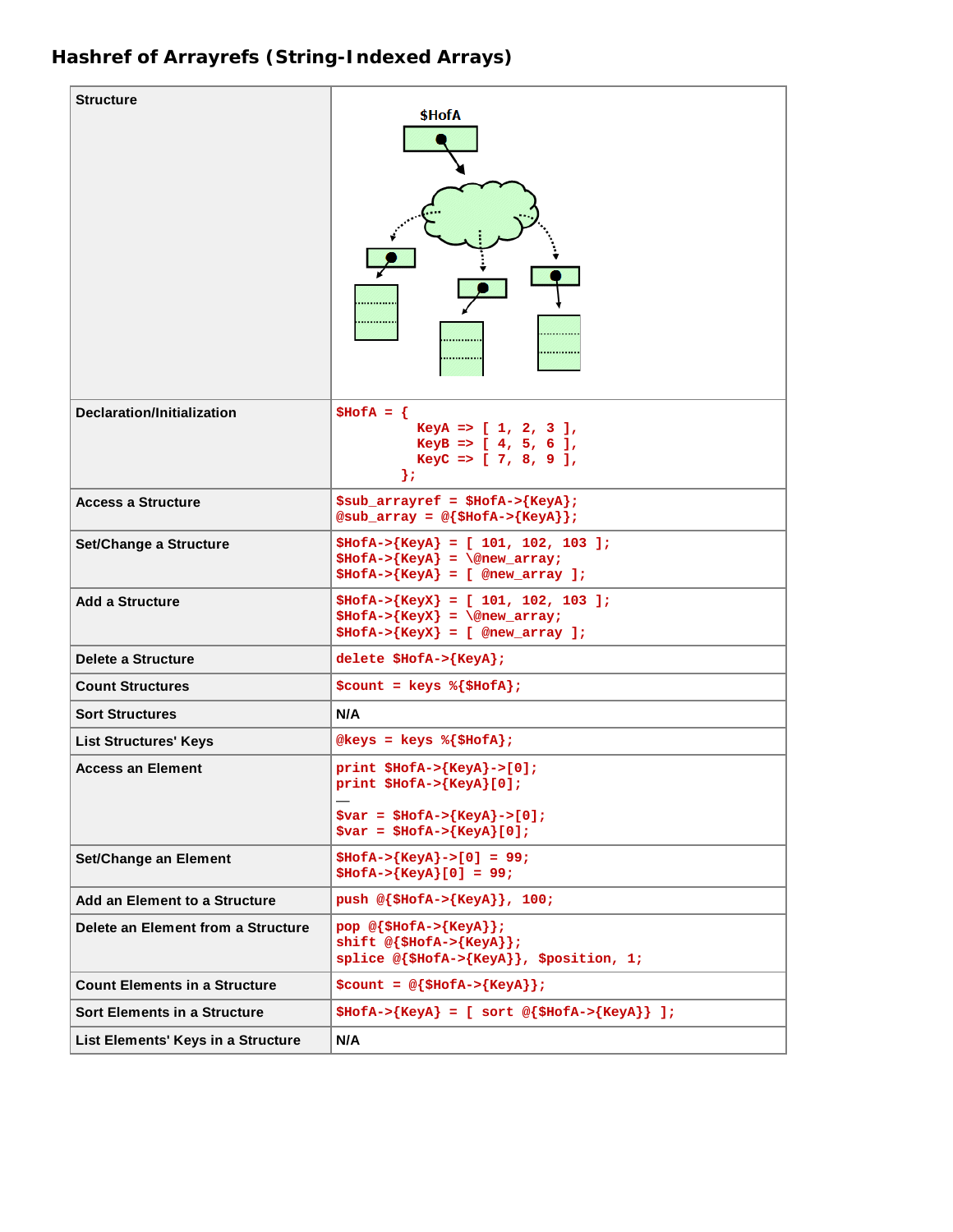## **Hashref of Hashrefs (String-Indexed Records)**

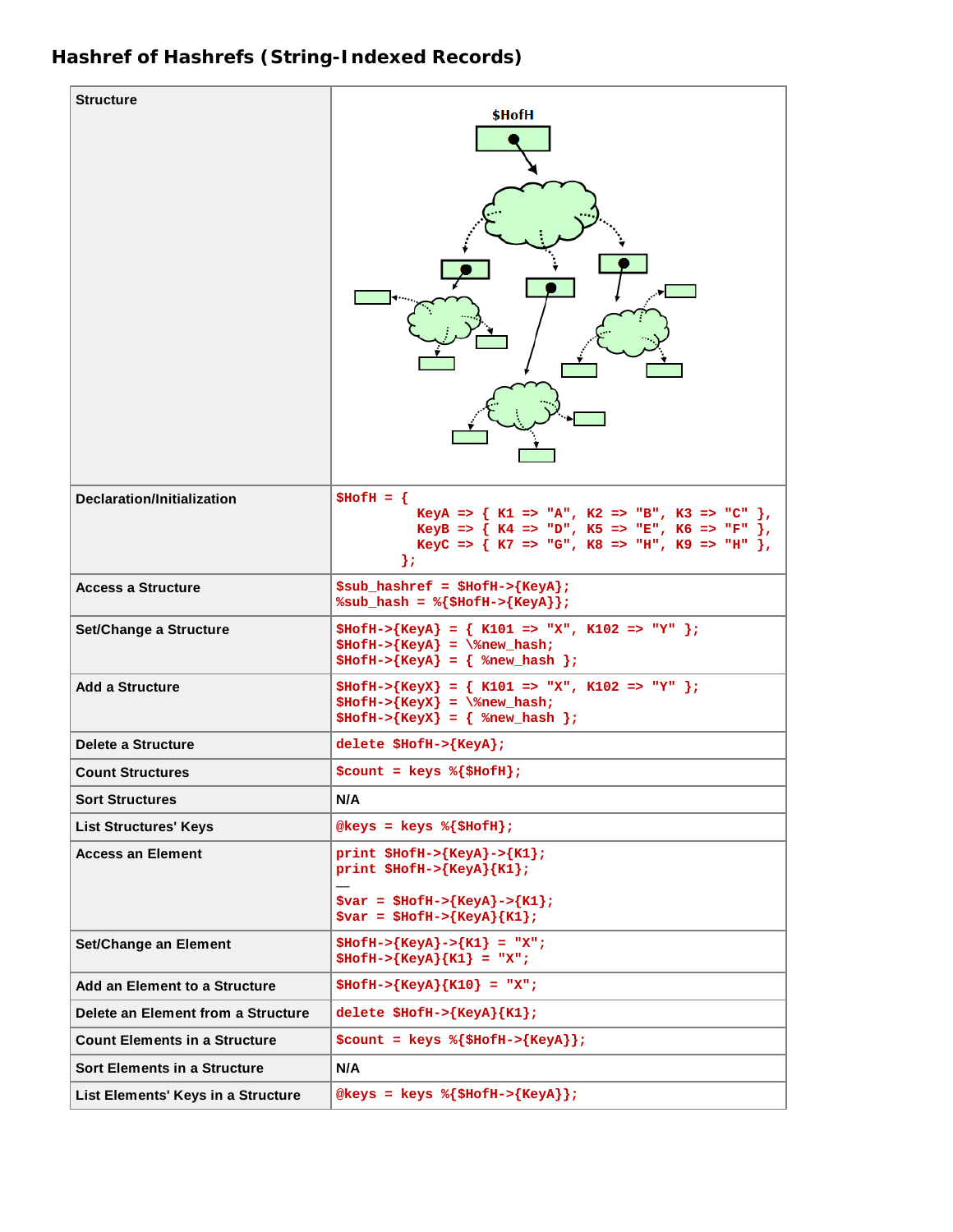## **References and Subroutines**

#### **Passing References to Subroutines**

We have already seen that a subroutine's argument list is evaluated in array context, and its elements are therefore flattened, making it impossible to pass two arrays to a subroutine simply by saying  **compare\_arrays(@array1, @array2, @array3)**

In this case, the **@\_** array inside **compare\_arrays** will just contain all the elements of **@array1** followed by all the elements of **@array2** and **@array3**. You can get around this by passing some torturous set of arguments like

```
 compare_arrays($#array1, @array1, $#array2, @array2, $#array3, @array3)
but this is really confusing.
```
- A much better solution is to use arrayrefs. There are three slightly different ways of accomplishing this.
	- This first is to use arrayrefs as the primary variable and pass them directly:

```
1 $arrayref1 = [1, 2, 3];
2 $arrayref2 = [2, 3, 4];
3 $arrayref3 = [3, 4, 5];
4
5 compare_arrays($arrayref1, $arrayref2, $arrayref3);
```
If your primary variables are plain arrays, you can use the reference operator to pass references to these arrays:

```
1 @array1 = (1, 2, 3);
2 @array2 = (2, 3, 4);
3 @array3 = (3, 4, 5);
4
5 compare_arrays(\@array1, \@array2, \@array3);
```
You can also pass anonymous arrayrefs derived from your arrays:

```
1 @array1 = (1, 2, 3);
2 @array2 = (2, 3, 4);
3 @array3 = (3, 4, 5);
4
5 compare_arrays([@array1], [@array2], [@array3]);
```
• It is possible to mix all of these with no problems:

**compare\_arrays(\@array1, [@array2], \$arrayref3);**

but as always, consistency is key. While this works, it is to be avoided.

- Unless your variables already exists as a mix of arrays and arrayrefs for some reason.
- Accessing the data inside the subroutine is no different than accessing any other scalar data passed to a subroutine. You just need to know that the variable is a reference:

```
1 sub compare_arrays {
2 my ($arrayref1, $arrayref2, $arrayref3) = @_;
3 print "There are " . @{$arrayref1} . " elements in array #1\n":
   4 $arrayref2->[0] = "hello";
5 }
```
- Another reason to write a subroutine that accepts references is because the subroutine wants to modify its elements. Writing the subroutine to accept references is a red flag to the user of the subroutine that the arguments may be modified.
	- This is a supplement, not a substitute, for naming the subroutine in a way that clearly implies it modifies its arguments.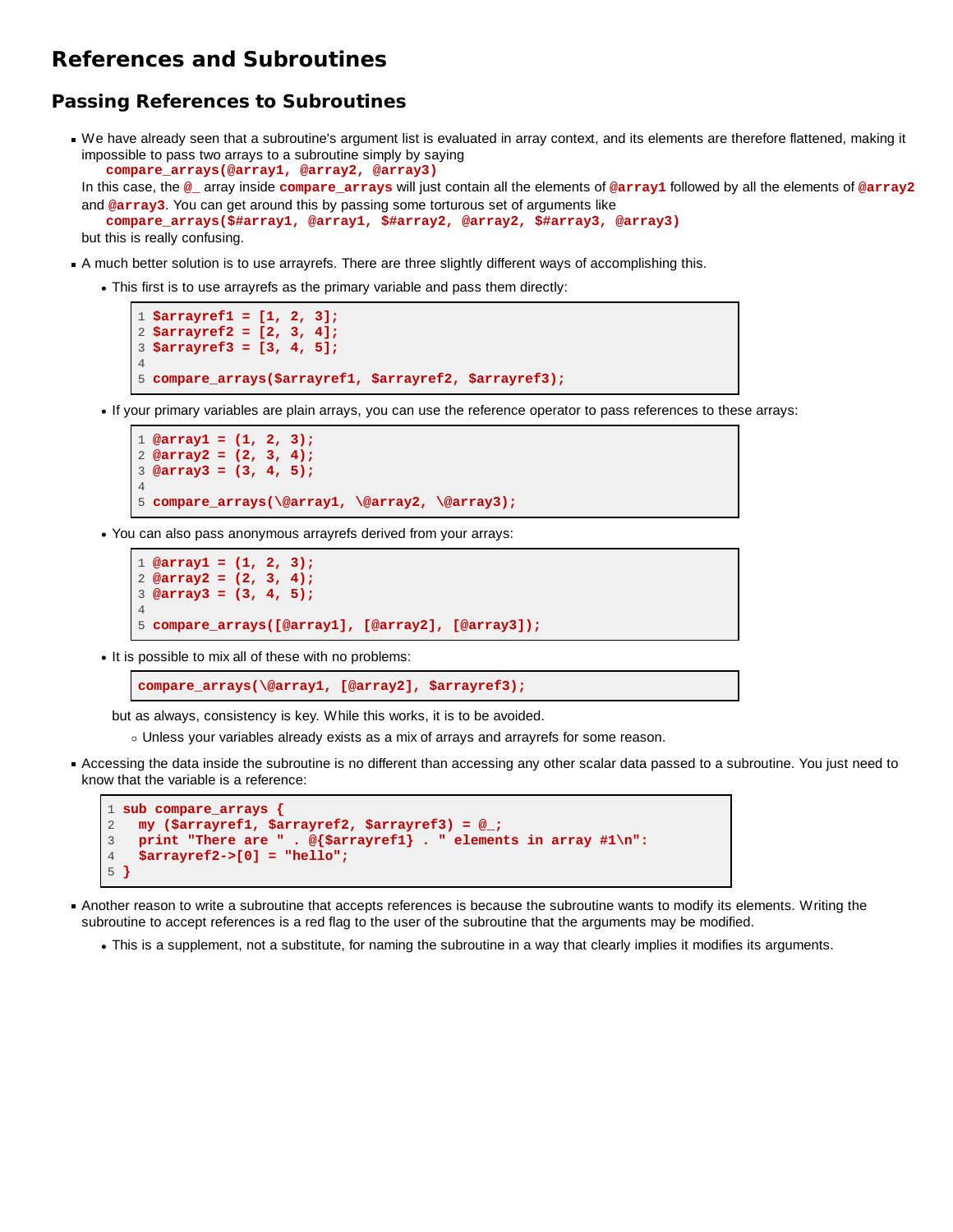Here is an example of a subroutine that uses a passed reference to modify its argument:

```
 1 sub set_keys_to_uc {
 2 my $hashref = $_[0];
 3 die "First arg to set_keys_to_uc() must be hashref!\n"
 4 unless "HASH" eq ref $hashref;
 5 foreach my $key (keys %{$hashref}) {
 6 if ($key ne uc $key) {
        7 $hashref->{uc $key} = $hashref->{$key};
 8 delete $hashref->{$key};
 9 }
10 }
11 print "Modified hash: " . (Dumper $hashref);
12 }
```
This subroutine can be called in three ways:

Using a reference to an existing hash variable:

```
 1 my %hash = (
 2 tomato => "fruit",
 3 Rhubarb => "Vegetable",
 4 BEEF => "MEAT",
 5 whopper => "other",
 6 );
 7
 8 print "Hash before: " . (Dumper \%hash);
 9 set_keys_to_uc(\%hash);
10 print "Hash after: " . (Dumper \%hash);
```
which outputs

```
Hash before: $VAR1 = {
            'Rhubarb' => 'Vegetable',
            'BEEF' => 'MEAT',
            'tomato' => 'fruit',
            'whopper' => 'other'
         };
Modified hash: $VAR1 = {
            'TOMATO' => 'fruit',
            'BEEF' => 'MEAT',
            'RHUBARB' => 'Vegetable',
            'WHOPPER' => 'other'
         };
Hash after: $VAR1 = {
            'TOMATO' => 'fruit',
            'BEEF' => 'MEAT',
            'RHUBARB' => 'Vegetable',
            'WHOPPER' => 'other'
         };
```
Using hashref variable:

```
 1 my $hash = {
 2 tomato => "fruit",
 3 Rhubarb => "Vegetable",
 4 BEEF => "MEAT",
 5 whopper => "other",
 6 };
 7
 8 print "Hash before: " . (Dumper $hash);
 9 set_keys_to_uc($hash);
10 print "Hash after: " . (Dumper $hash);
```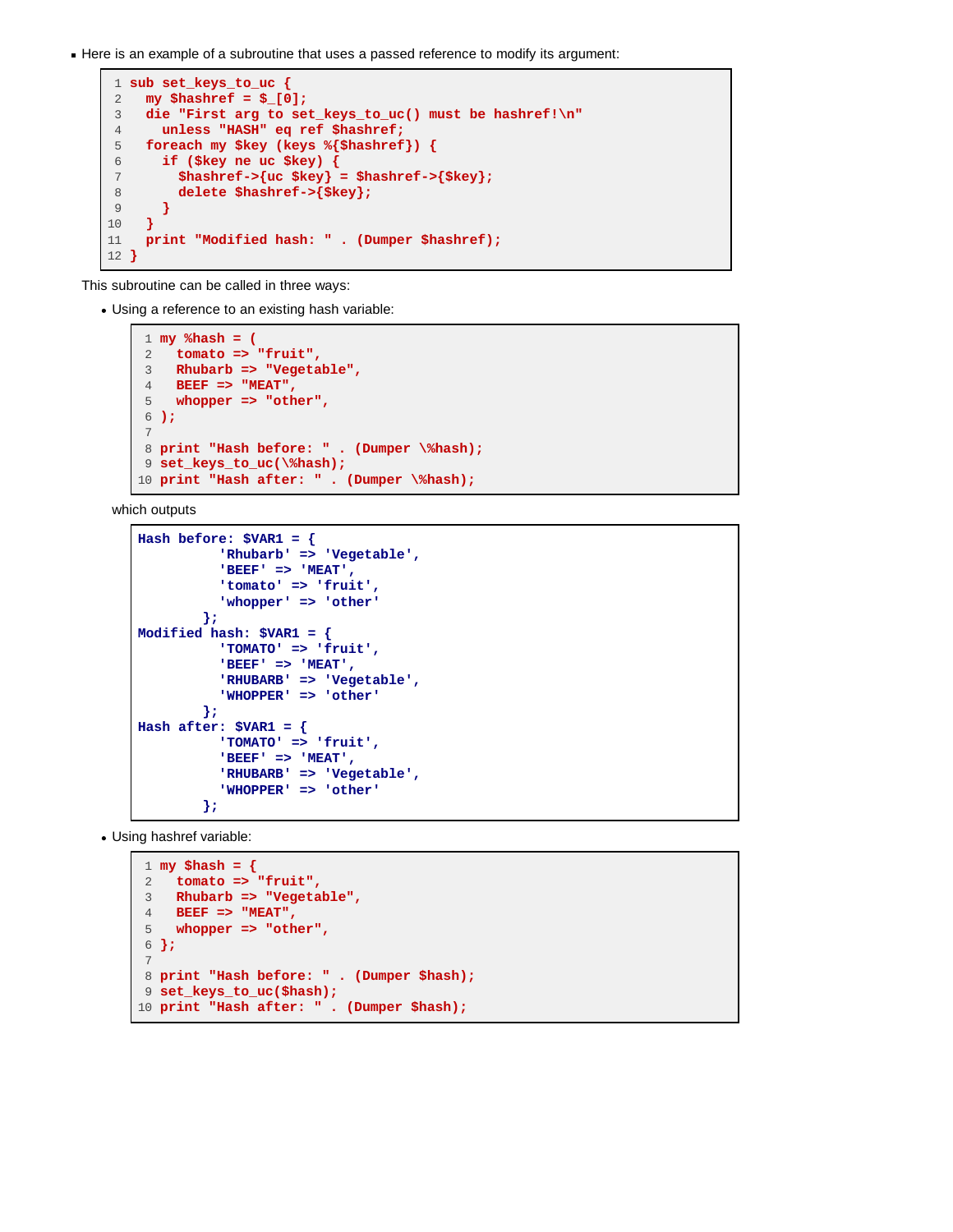which outputs

```
Hash before: $VAR1 = {
            'Rhubarb' => 'Vegetable',
            'BEEF' => 'MEAT',
            'tomato' => 'fruit',
            'whopper' => 'other'
         };
Modified hash: $VAR1 = {
            'TOMATO' => 'fruit',
            'BEEF' => 'MEAT',
            'RHUBARB' => 'Vegetable',
            'WHOPPER' => 'other'
         };
Hash after: $VAR1 = {
            'TOMATO' => 'fruit',
            'BEEF' => 'MEAT',
            'RHUBARB' => 'Vegetable',
            'WHOPPER' => 'other'
          };
```
Using an anonymous hashref with a copy of a hash variable:

```
 1 my %hash = (
 2 tomato => "fruit",
 3 Rhubarb => "Vegetable",
 4 BEEF => "MEAT",
 5 whopper => "other",
 6 );
 7
 8 print " Hash before: " . (Dumper \%hash);
 9 set_keys_to_uc( {%hash} );
10 print " Hash after: " . (Dumper \%hash);
```
which outputs

```
 Hash before: $VAR1 = {
            'Rhubarb' => 'Vegetable',
            'BEEF' => 'MEAT',
            'tomato' => 'fruit',
            'whopper' => 'other'
         };
Modified hash: $VAR1 = {
            'TOMATO' => 'fruit',
            'BEEF' => 'MEAT',
            'RHUBARB' => 'Vegetable',
            'WHOPPER' => 'other'
         };
  Hash after: $VAR1 = {
            'Rhubarb' => 'Vegetable',
            'BEEF' => 'MEAT',
            'tomato' => 'fruit',
            'whopper' => 'other'
         };
```
- In this final example, notice the changes **did not affect** the original hash variable. This is because a copy of all keys/elements was made and passed. This means that modifying **\$hashref** inside the **set\_keys\_to\_uc()** subroutine will not affect any data outside the subroutine.
- The above subroutine will not work if it is passed anything other than a hashref as its first argument. Notice lines 3 and 4, which us the **ref** function to confirm the status of **\$\_[0]** before it is used. If accidentally passed a plain hash:

```
 1 my %hash = (
 2 tomato => "fruit",
 3 Rhubarb => "Vegetable",
 4 BEEF => "MEAT",
 5 whopper => "other",
 6 );
 7
 8 print "Hash before: " . (Dumper \%hash);
 9 set_keys_to_uc(%hash);
10 print "Hash after: " . (Dumper \%hash);
```
#### the subroutine will **die** with a helpful error message: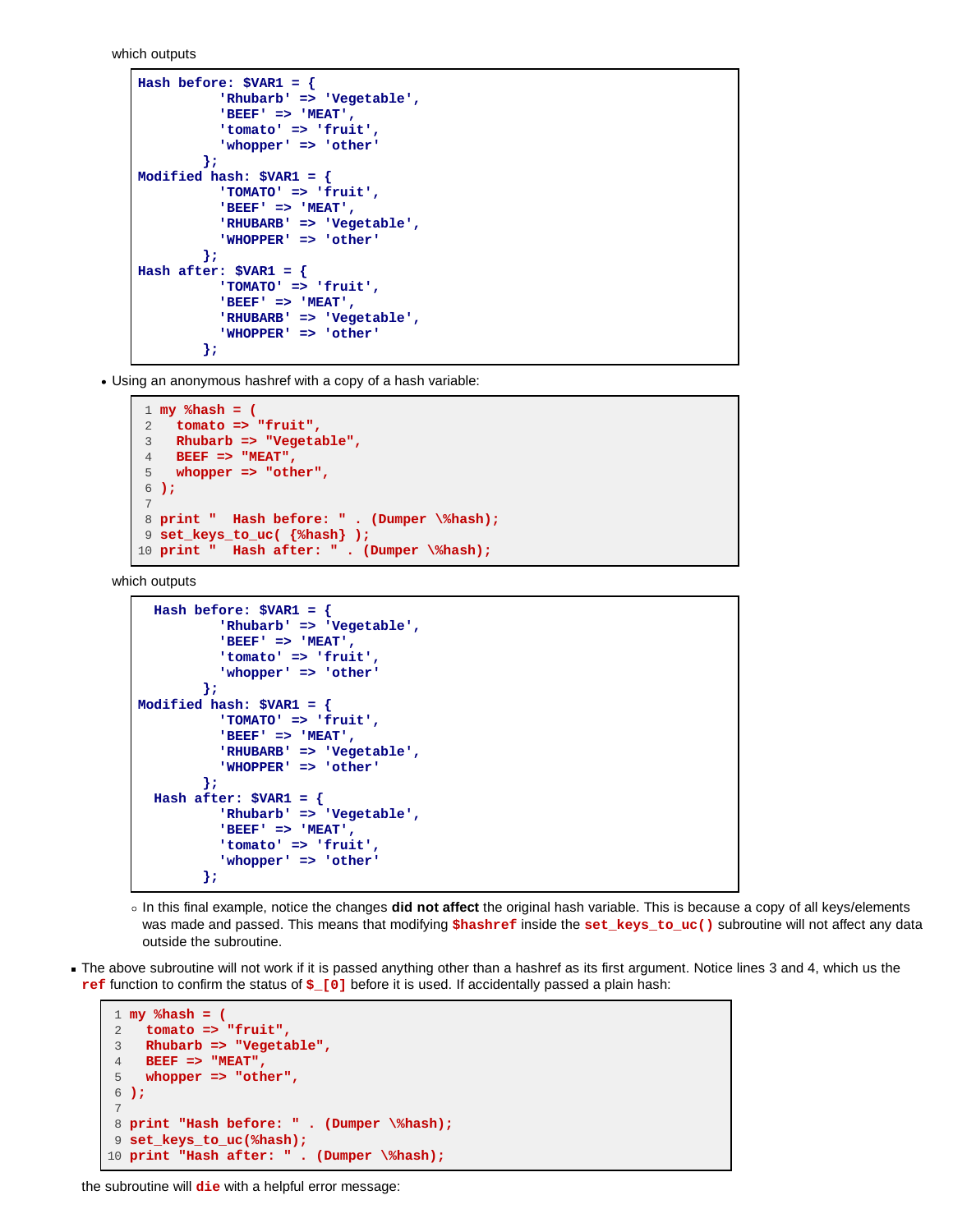```
Hash before: $VAR1 = {
           'Rhubarb' => 'Vegetable',
            'BEEF' => 'MEAT',
            'tomato' => 'fruit',
            'whopper' => 'other'
         };
First arg to set_keys_to_uc() must be hashref!
```
Also, if a subroutine modifies **the reference itself** (as opposed to dereferencing it and modifying the result), the original hash

- will not be affected if it is passed as a ref to a hash variable
- will be modified if it is a hashref scalar in the calling code.

So the code:

```
1 sub mod_hashref \{2, 5, 101 = \{new = 1, 100\}$[0] = { new => 'hashref' }; 3 }
 4
 5 my %hash = (
  6 tomato => "fruit",
 7 Rhubarb => "Vegetable",
 8 BEEF => "MEAT",
 9 whopper => "other",
10 );
11
12 print "Hash before: " . (Dumper \%hash);
13 mod_hashref(\%hash);
14 print "Hash after: " . (Dumper \%hash);
```
outputs

```
Hash before: $VAR1 = {
           'Rhubarb' => 'Vegetable',
            'BEEF' => 'MEAT',
            'tomato' => 'fruit',
            'whopper' => 'other'
         };
Hash after: $VAR1 = {
           'Rhubarb' => 'Vegetable',
            'BEEF' => 'MEAT',
            'tomato' => 'fruit',
            'whopper' => 'other'
         };
```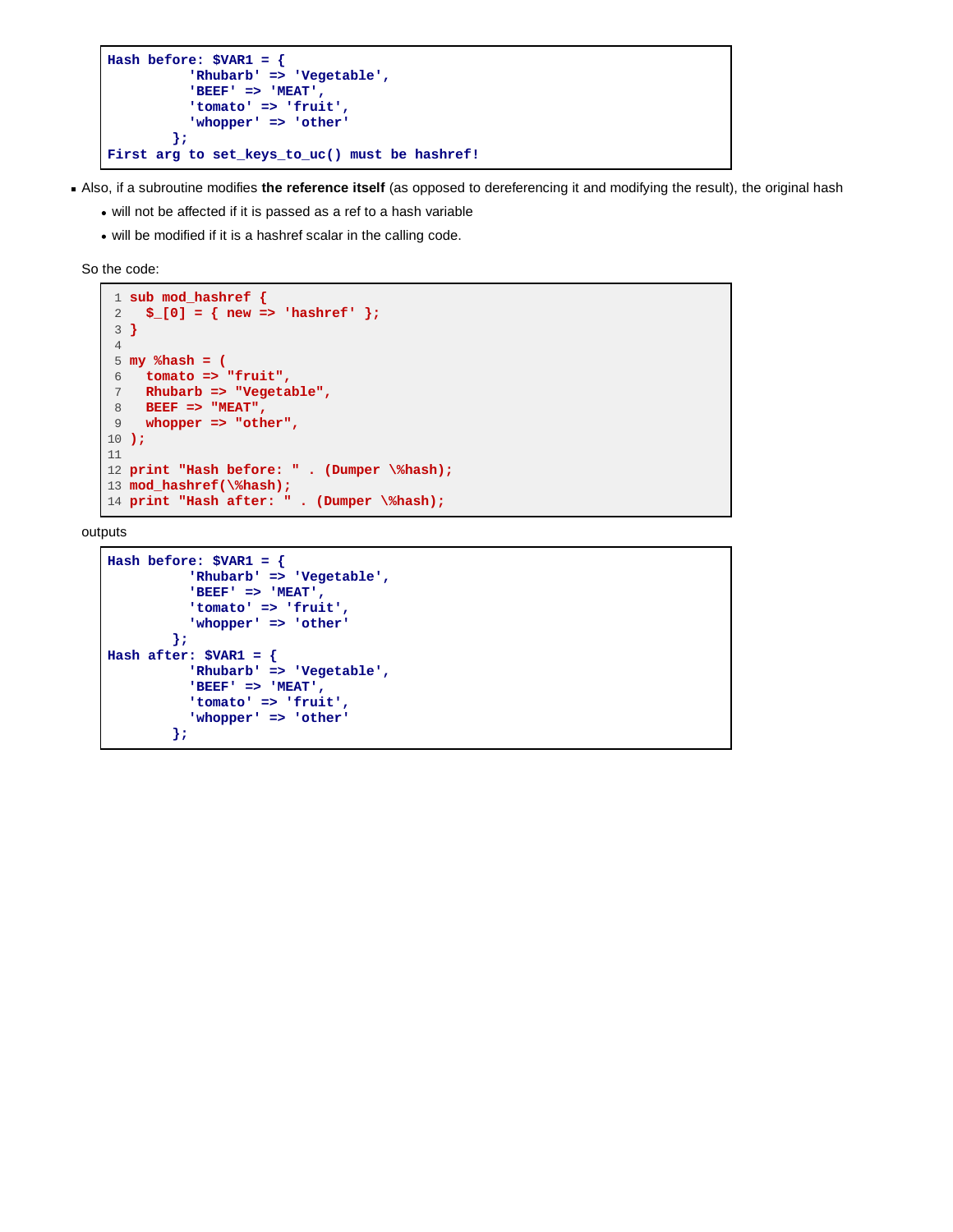but the code

```
 1 sub mod_hashref {
  2 $_[0] = { new => 'hashref' };
 3 }
 4
 5 my $hashref = {
 6 tomato => "fruit",
    7 Rhubarb => "Vegetable",
 8 BEEF => "MEAT",
 9 whopper => "other",
10 };
11
12 print "Hash before: " . (Dumper $hashref);
13 mod_hashref($hashref);
14 print "Hash after: " . (Dumper $hashref);
```
outputs

```
Hash before: $VAR1 = {
            'Rhubarb' => 'Vegetable',
            'BEEF' => 'MEAT',
            'tomato' => 'fruit',
            'whopper' => 'other'
         };
Hash after: $VAR1 = {
            'new' => 'hashref'
          };
```
Remember that all points made here about hashes and hashrefs apply equally to arrays and arrayrefs.

```
As you have surmised, code like
     $arrayref = [ $arrayref1, $arrayref2 ]
 or
     @array = ( $arrayref1, $arrayref2 )
```
**does not flatten anything** because arrayrefs are scalar and thus not subject to flattening. If you want to flatten arrayrefs, you must dereference them:

```
 $arrayref = [ @{$arrayref1}, @{$arrayref2} ]
or
    @array = ( @{$arrayref1}, @{$arrayref2} )
  Similar comments apply to overlaying hashes:
        %hash = ( $hashref1, $hashref2 )
    will not work, but
        %hash = ( %{$hashref1}, %{$hashref2} )
    will.
```
• Discussion question: what will the first (incorrect) line actually produce?

#### **Returning References from Subroutines**

- References are a perfectly valid return value from subroutines.
- As subroutines have always been able to return nothing, scalars, arrays, and hash-like arrays, this is not as much of a game-changer as passing references to a subroutine is, but be aware that a subroutine can return any type of reference, including a complex data structure.

#### **Coderefs and Anonymous Subroutines**

It is possible to create a reference to a block of code (called a *coderef*) by using the reference operator and the ampersand ("**&**") sigil that means "subroutine". To make a reference to an existing subroutine, you need only do this:

```
1 sub sum {
2 return eval join "+", @_;
3 }
4
5 my $subref = \∑
```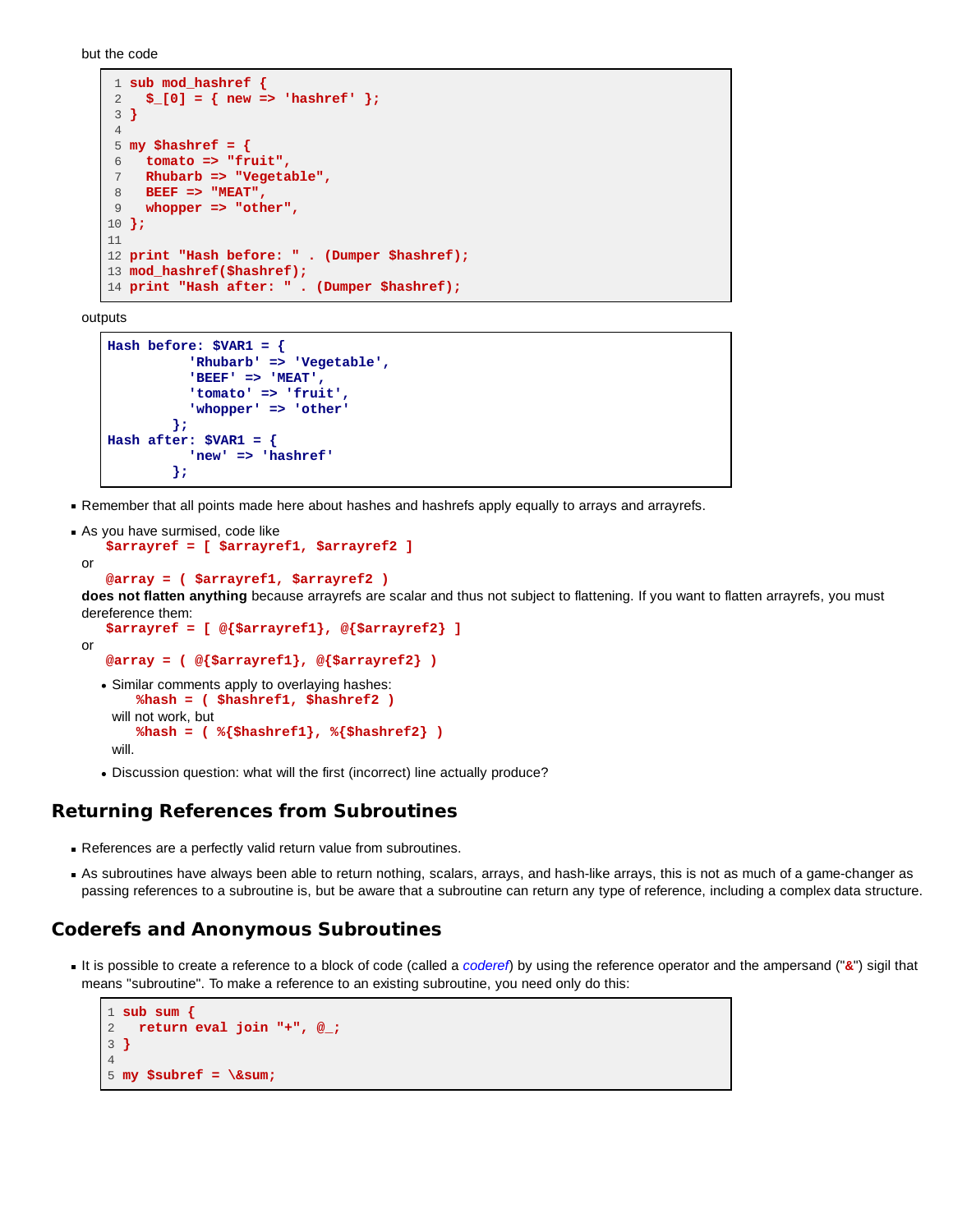To dereference and call the subroutine, use the arrow dereference operator with parentheses to indicate a subroutine call:

```
my @data = (2, 4, 6, 8, 10);
print $subref->(@data);
```
- The parentheses are part of the dereference-and-call syntax and are therefore always required, even if the subroutine does not take any arguments.
- You can also create a reference to an anonymous subroutine using the **sub** keyword:

```
1 my $sub_sum = sub {
2 return eval join "+", @_;
3 };
4
5 print $sub_sum->(1, 2, 3);
```
- Note the semicolon at the end of the code block.
- The calling syntax is the same.
- This feature has implications for creating private functions in libraries. This will be explored further in the unit on modules.
- Coderefs are scalar values like all other references and can be stored in a scalar variable, as an element of an array/arrayref, or as a value in a hash/hashref. This allows you to do "function lookups". This type of code might look like:

```
 1 my $operators = {
  2 '+' => sub { $_[0] + $_[1] },
  3 '-' => sub { $_[0] - $_[1] },
  4 '*' => sub { $_[0] * $_[1] },
  5 '/' => sub { $_[0] / $_[1] },
 6 };
 7
 8 my @expressions = (
 9 "3 + 27",
10 "100 / 5",
11 "6 * 12"
12 );
13
14 foreach my $expression (@expressions) {
15 my ($operand1, $operator, $operand2) = split " ", $expression;
16 my $result = $operators->{$operator}->($operand1, $operand2);
17 print "$expression = $result\n";
18 }
```
This code would output:

```
3 + 27 = 30
100 / 5 = 20
6 * 12 = 72
```
## **Mind-Bending Array Functions**

Perl includes several functions that accept an array and return a modified array (this operation is called an *array transform*). So far we have seen two of these functions: **sort** (in an abbreviated form) and **reverse**. Here are the rest of them.

#### **Sorting an Array**

**Will the real sort function please step forward?**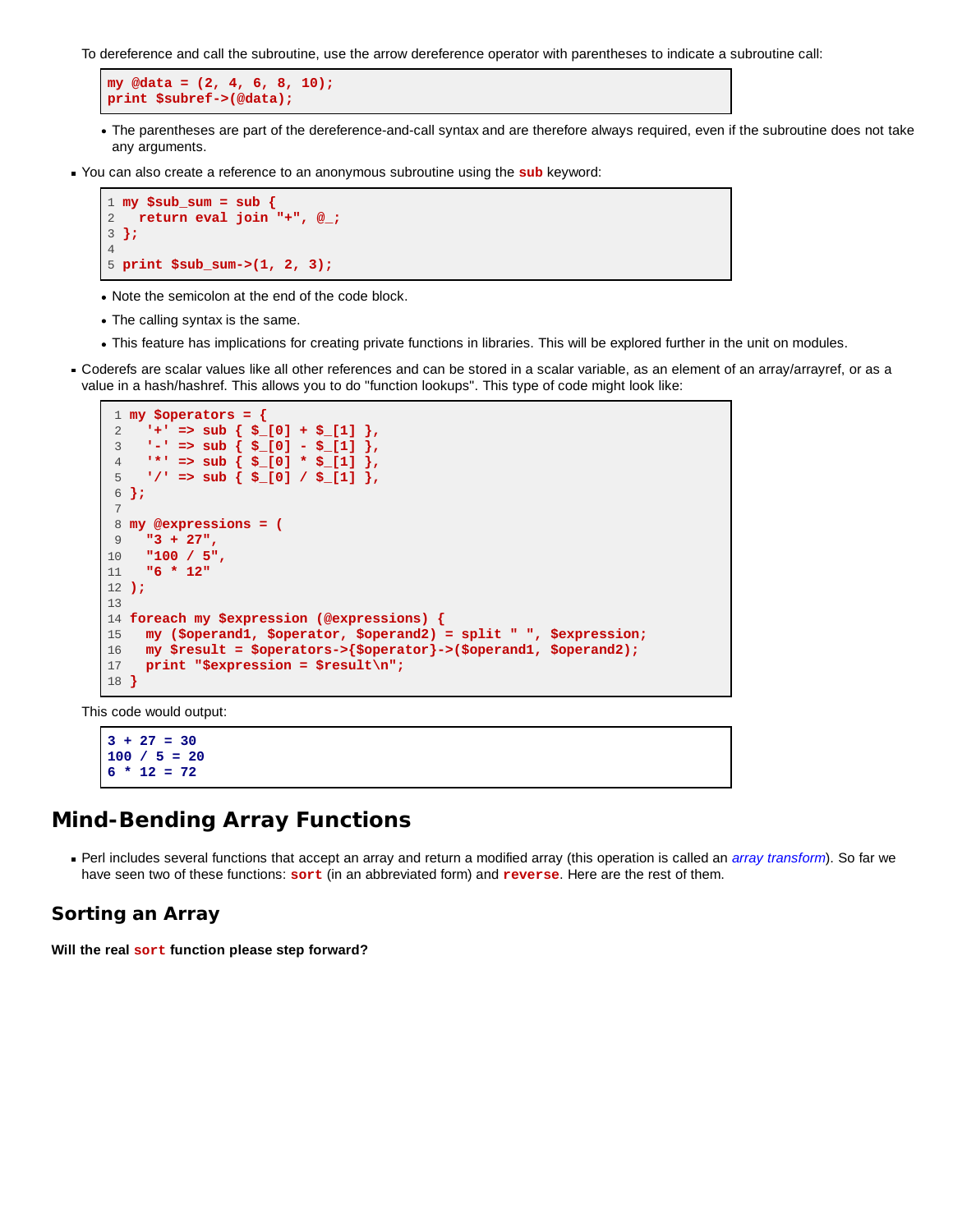The simple version of **sort** merely sorts an array in ASCIIbetical order. This is useful for sorting plain text, but is much less useful for numeric data (and is downright useless for non-scalar data).



- Fortunately, the **sort** function, in its complete form, takes a *comparator* function. This can be
	- the name of a subroutine
	- a literal block of code
	- a plain scalar variable (not a hash or array element) containing a coderef
- The comparator function must be designed to examine the special global variables **\$a** and **\$b** (not its arguments) and return 1 if **\$a** is "greater", -1 if **\$b** is "greater", and 0 if they are the same.
	- Recall the handy **<=>** and **cmp** functions.
- Examples:
	- To sort an array of numbers numerically:

```
1 sub by_num {
2 $a <=> $b
3 }
4
5 my @data = (4, 67, 1, 45, 1235, -1234);
6
7 @data = sort by_num @data;
```
Comparator functions are often named "by\_(method)", so the call to **sort** reads more intuitively.

- o Note the lack of comma between the comparator and the data to sort.
- To sort an array of strings by length:

```
my @data = ("medium", "very long", "short", "tiny");
@data = sort { (length $a) <=> (length $b) } @data;
```
To sort an array of strings case insensitively:

```
 1 my $sort_modes = {
 2 normal => sub { $a cmp $b },
 3 num => sub { $a <=> $b },
  4 case_ins => sub { (lc $a) cmp (lc $b) },
  5 };
 6
 7 my @data = ("Banana", "PEAR", "apple");
 8
 9 my $sort_mode = $sort_modes->{case_ins};
10 @data = sort $sort_mode @data;
```
o Note you have to store the coderef to the comparator in a plain scalar variable.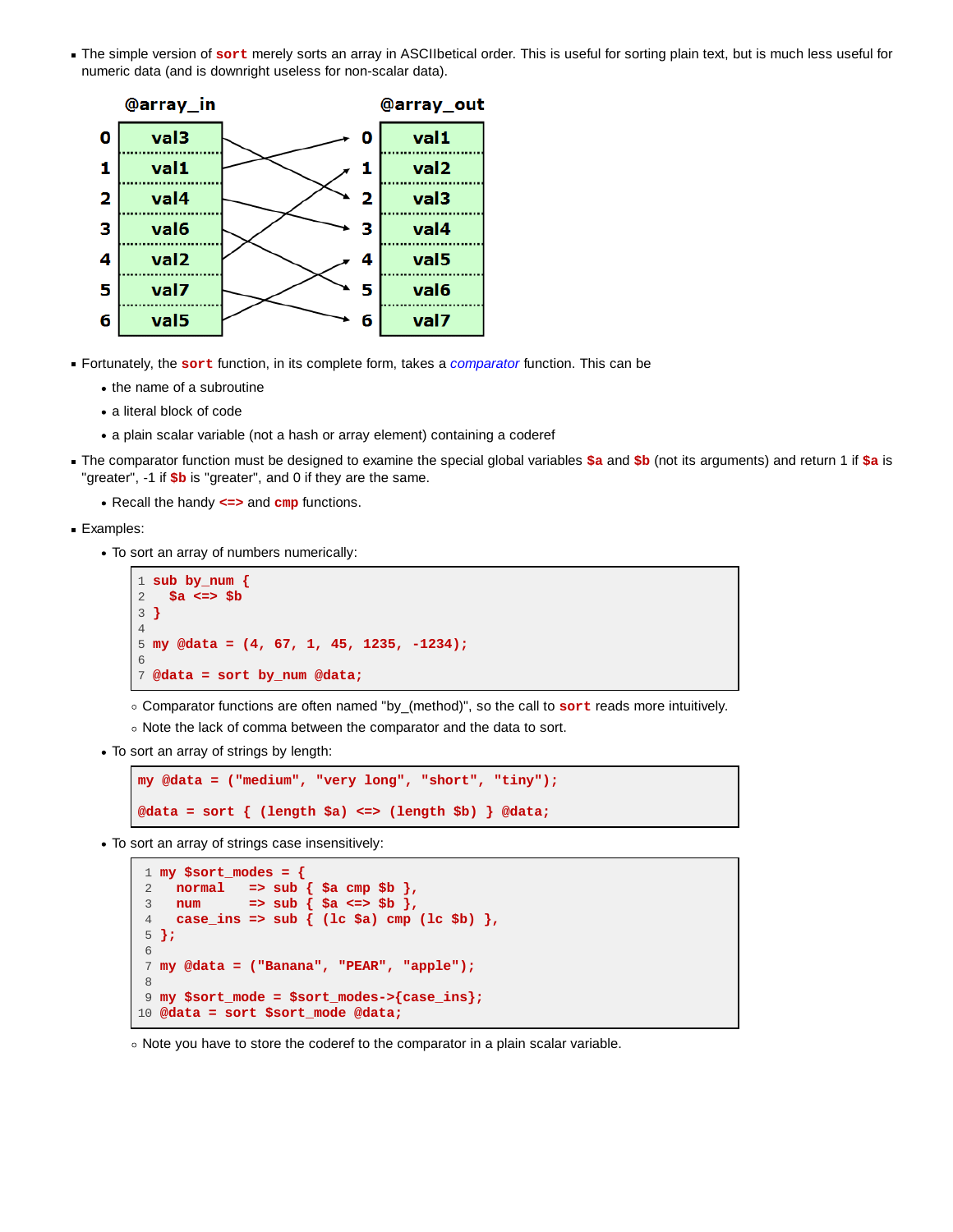To sort an array of data structures based on a value deep within them:

```
1 $data = [
2 sort {
3 $a->{SCHEDULE}{Tuesday}[0]{start_time}
4 <=>
5 $b->{SCHEDULE}{Tuesday}[0]{start_time}
6 } @{$data}
      7 ];
```
The following is a *cascading* sort. It uses short-circuit evaluation to sort first by one parameter and if they are the same, by a second parameter (and so on).



This code outputs:

**(apple Happy happy harpy HOPPY Hoppy hoppy Goodbye Happier Zanzibar)**

Compare to the results of a standard ASCIIbetical sort:

**(Goodbye HOPPY Happier Happy Hoppy Zanzibar apple happy harpy hoppy)**

- Remember you can pass **sort** (as well as **grep** and **map**) an array variable, a dereferenced arrayref, or a literal list.
	- You **cannot** pass an arrayref (well, you CAN, but **sort** won't sort the contents of the arrayref).
	- Remember also that **sort** returns a plain array, not an arrayref.
	- In the next-to-last example above, notice that the data structure itself (**\$data**) is an arrayref, not an array, so it must be dereferenced when passed to **sort** and the return value of **sort** must be converted back into a reference.
- To reverse any sort, call **reverse** on the result or switch **\$a** and **\$b** in the comparator.
- **sort** is not destructive; it does not modify the original array.

#### **Filtering an Array**

- The **grep** function takes a code block or function like **sort**, called the *filter* function. The filter function uses **\$\_** to derive a true or false value.
- The result of a call to grep is an array consisting of all the elements of the passed array for which the filter, called with **\$** set to the array element in question, returned true.



- In scalar context, it just returns a count of how many elements "matched".
- . In Boolean context, this is helpfully true if any elements matched and false if none did.
- Like **sort**, you can pass the name of a subroutine, a coderef, or a literal block of code.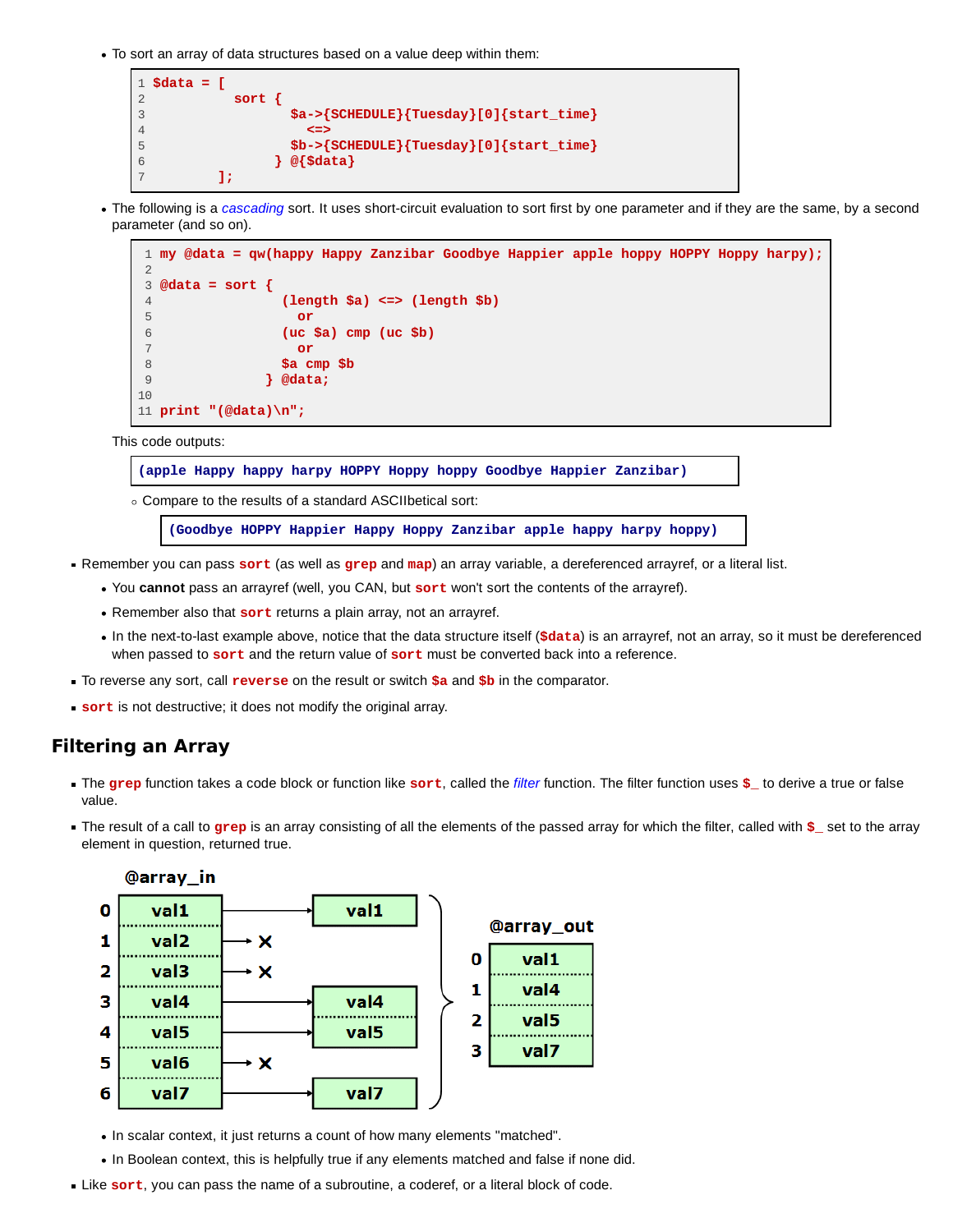- **Examples:** 
	- To determine if a list of people contains a certain person:

```
 1 my @names = qw(Bill Mary John Peter);
  2
 3 foreach my $testname ('John', 'Frankenstein') {
 4 if (grep { (uc $_) eq (uc $testname) } @names) {
 5 print "found \"$testname\"\n";
 6 }
 7 else {
8 print "didn't find \"$testname\"\n";<br>9 }
     9 }
10 }
```
This code outputs

**found "John" didn't find "Frankenstein"**

To count the non-negative values in a list of data:

```
1 sub for_non_neg {
2 return $_ >= 0;
3 }
4
5 my @data = (-2, 5, 0, -1.5, 3.5, -6, 0.5, 0.75);
6 my $count = grep for_non_neg, @data;
7 print "Found $count non-negative numbers\n";
```
This code outputs

#### **Found 5 non-negative numbers**

Note that the filter function is often named **for\_(property)** so that the call to **grep** reads naturally.

To strip undefined values from a list:

```
1 my @data = (1, undef, 3, undef, undef, 6);
2 print Dumper \@data;
3
4 @data = grep defined, @data;
5 print Dumper \@data;
```
This code outputs

```
$VAR1 = [
           1,
           undef,
           3,
           undef,
           undef,
6
         ];
$VAR1 = [
           1,
           3,
6 6
         ];
```
Unlike **sort**, the **grep** function needs a comma between a subroutine name and the data to examine.

The subroutine can be user-defined or built-in, but it must operate on **\$\_**.

#### **grep is destructive**.

• In each iteration,  $\sharp$  is aliased to an element the passed array. Modifying it without copying it first affects the original array element.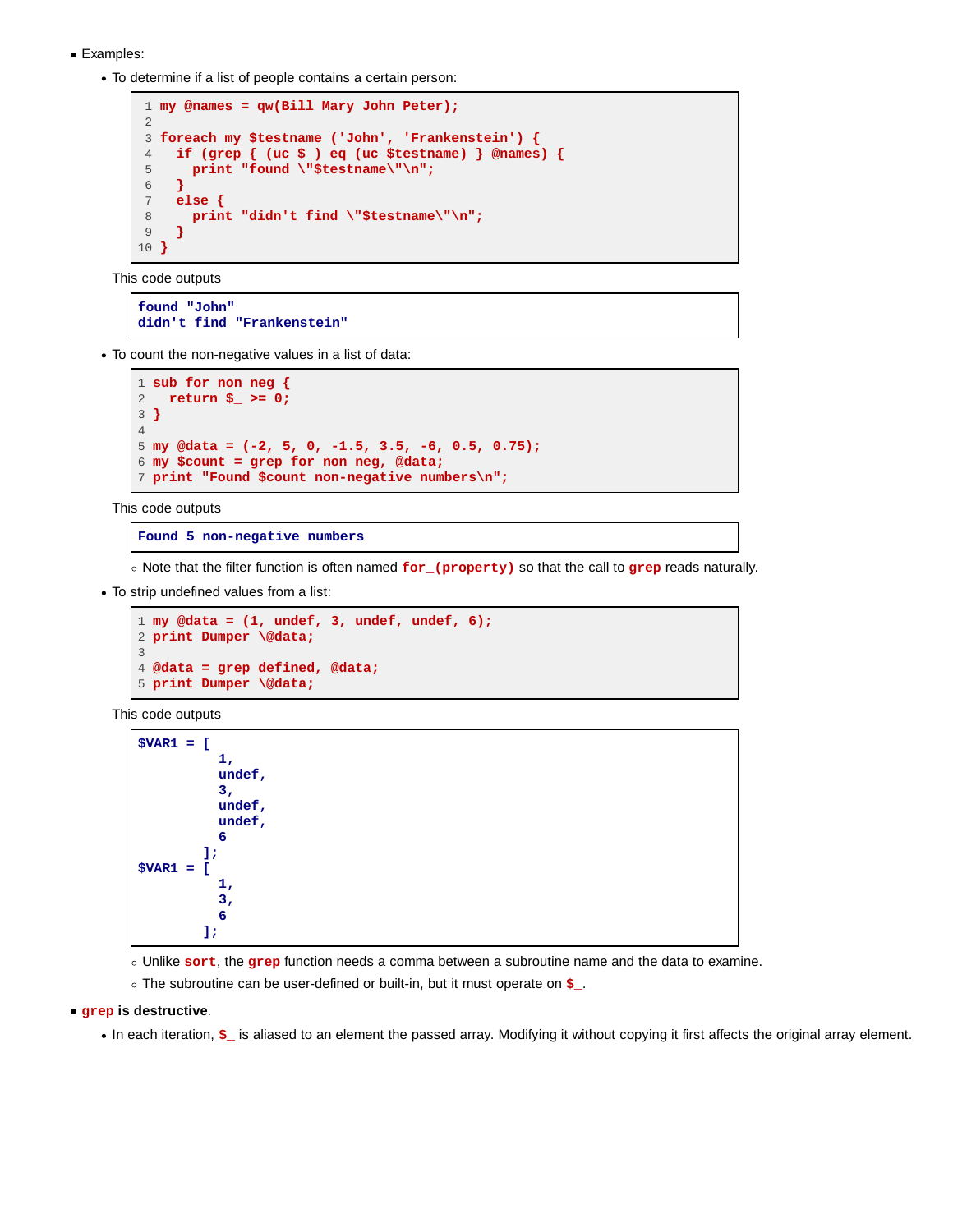## **Arbitrary Transforms**

- **map** evaluates a function or code block on each element of an array and returns an array consisting of the result of each execution.
- **map** is a very useful function.
	- Actually, **map** is **the most powerful function** in all of Perl.
	- Singlehandedly, it allows you to engage in true *functional programming*.
- How does **map** really work?
	- **map** sets **\$\_** equal to each element of the array passed to **map** in turn and evaluates the code block.
	- Each iteration of the code block may return a single value, an empty list **()**, or a list with multiple elements.
	- **map** collates the results of each iteration and flattens the results into a single array, which is what **map** returns.



- Note that the code block is evaluated in list context.
- Note that map takes and returns an array, so map statements can be chained together (and can be chained with **sort** and **grep**).



A simple example uses **map** to return an array in which each element is twice the size of the original element:

```
1 my @numbers = (-3, 5, 15, 3.1416, 0, 18_000_000, -54.23, -9);
2 print "(@numbers)\n";
3
4 my @doubled = map { $_ * 2 } @numbers;
5 print "(@doubled)\n";
```
This code outputs

```
(-3 5 15 3.1416 0 18000000 -54.23 -9)
(-6 10 30 6.2832 0 36000000 -108.46 -18)
```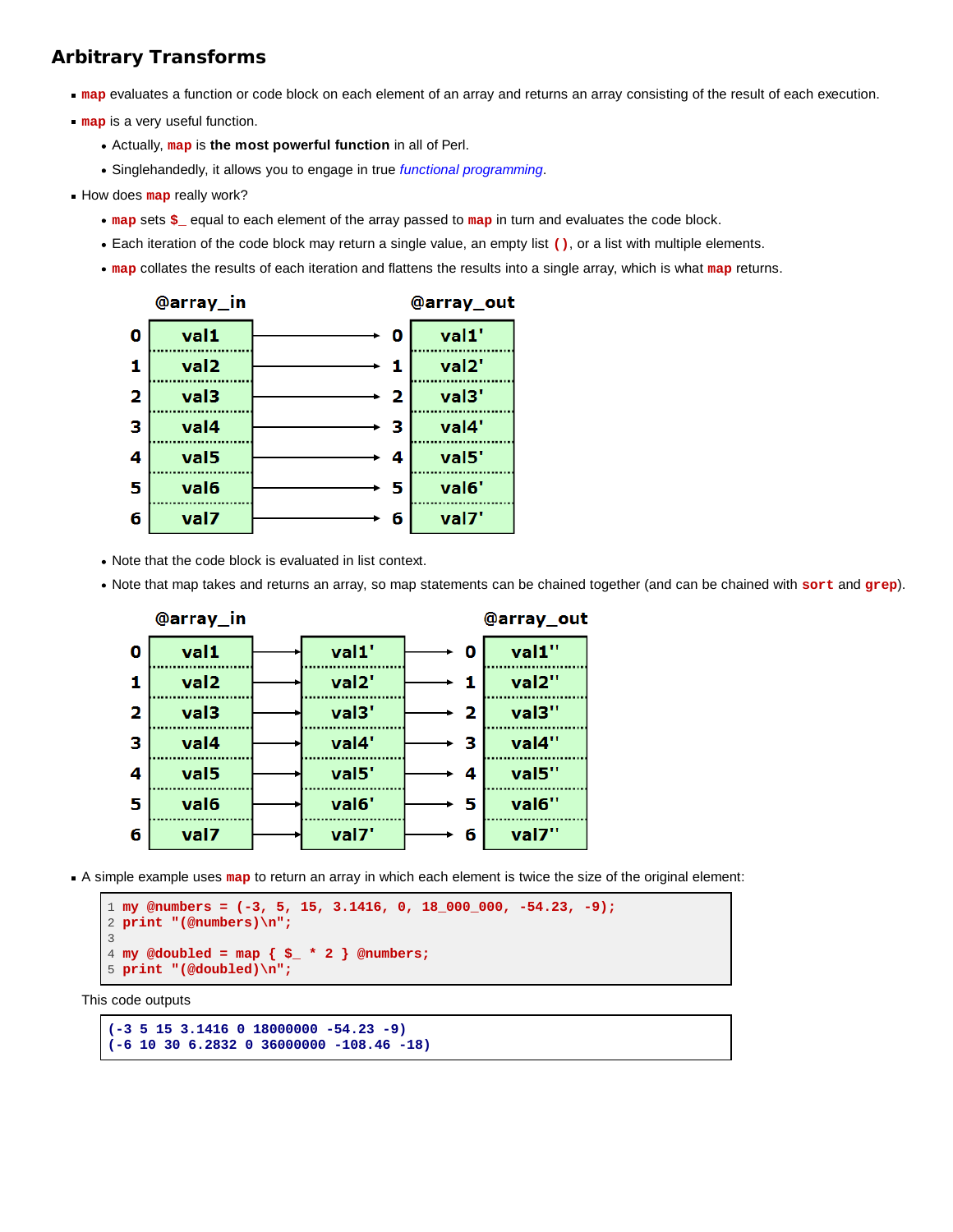As stated, **map** can be chained:

```
1 my @numbers = (-3, 5, 15, 3.1416, 0, 18_000_000, -54.23, -9);
2 print "(@numbers)\n";
3
4 # triple, format with 2 decimals, and append units
5 my @stuff = map { $_ . " in." } map { sprintf "%2.2f", $_ } map { $_ * 3 } @numbers;
6 print "(@stuff)\n";
```
This code outputs

```
(-3 5 15 3.1416 0 18000000 -54.23 -9)
(-9.00 in. 15.00 in. 45.00 in. 9.42 in. 0.00 in. 54000000.00 in. -162.69 in. -27.00 in.)
```
**map** does not affect the **order** of array elements, but it can affect the **number** of elements in the result.

By returning an empty list (that will be flattened away) for some elements, it can clip out elements like **grep** does:



For example, the code

```
my @numbers = ( 1 .. 6 );
print "before: (@numbers)\n";
@numbers = map { $_ % 2 ? ($_ * 2) : () } @numbers;
print " after: (@numbers)\n";
```
outputs

```
before: (1 2 3 4 5 6)
 after: (2 6 10)
```
So **map** can emulate **grep**, but can transform the values at the same time.

**map** can also return more than one element for one or more iterations, which means the result may be **longer** than the input.

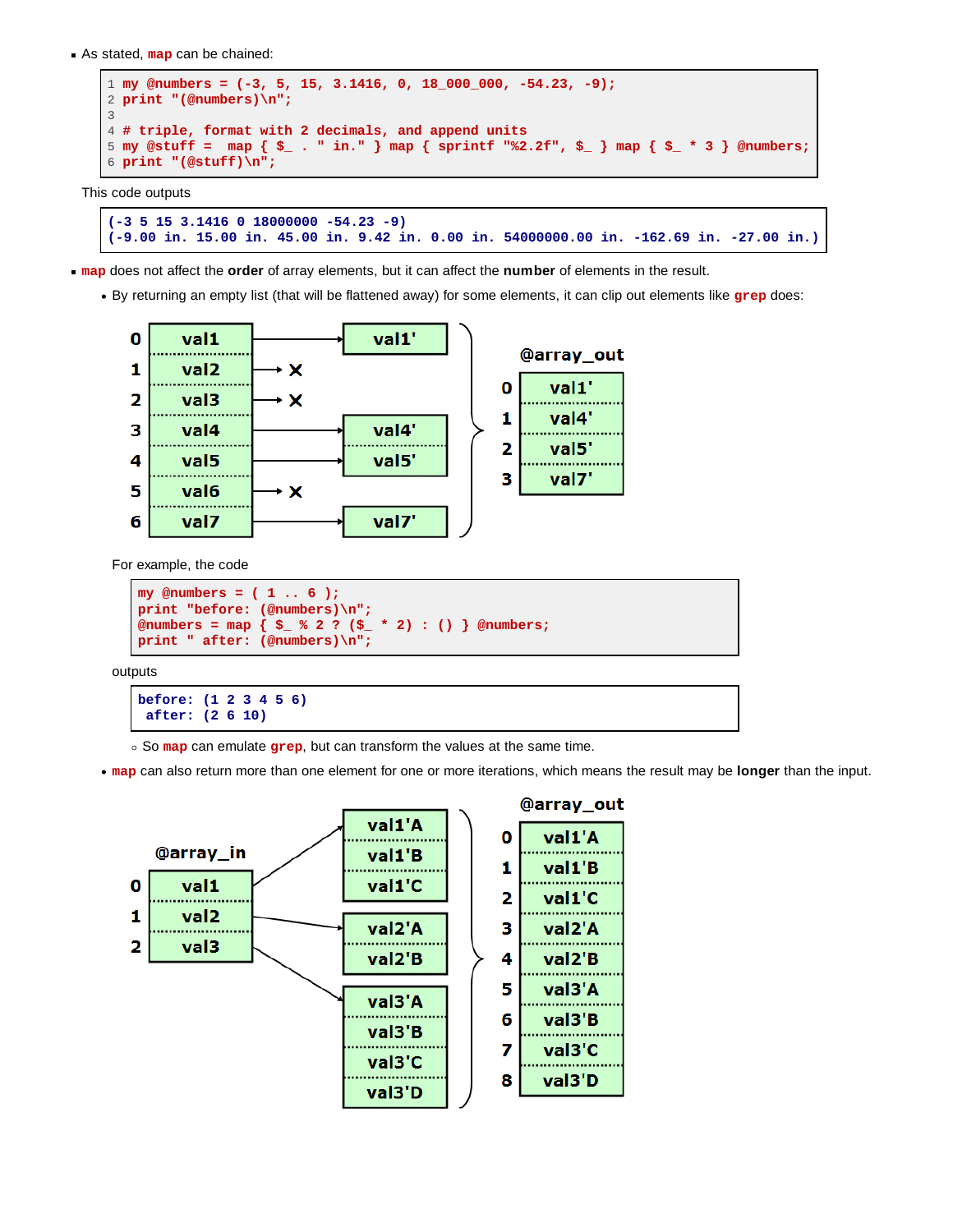For example, the code

```
my @numbers = ( 1 .. 6 );
print "before: (@numbers)\n";
@numbers = map { (1 .. $_) } @numbers;
print " after: (@numbers)\n";
```
outputs

```
before: (1 2 3 4 5 6)
  after: (1 1 2 1 2 3 1 2 3 4 1 2 3 4 5 1 2 3 4 5 6)
```
And, of course, if some elements return no elements, and others return one or more, the end result can get arbitrarily complicated:



You can chain **map** statements together to affect the output in more complex ways:

```
1 my @numbers = ( 1 .. 6 );
2 print "before: (@numbers)\n";
3 @numbers = map { (1 .. $_) }
4 map { $_ % 2 ? ($_ * 2) : () }
5 @numbers;
6 print " after: (@numbers)\n";
```
outputs

```
before: (1 2 3 4 5 6)
  after: (1 2 1 2 3 4 5 6 1 2 3 4 5 6 7 8 9 10)
```
Chains are **NOT** (necessarily) **COMMUTATIVE!**

```
1 my @numbers = ( 1 .. 6 );
2 print "before: (@numbers)\n";
3 @numbers = map { $_ % 2 ? ($_ * 2) : () }
4 map { (1 .. $_) }
5 @numbers;
6 print " after: (@numbers)\n";
```
outputs

```
before: (1 2 3 4 5 6)
  after: (2 2 2 6 2 6 2 6 10 2 6 10)
```
- If you pass sort a comparator that performs a complex transformation of the original data, the comparator will perform this transformation every time it is called, and this will be very slow.
	- The solution is something called a *Schwartzian Transform*:
	- Use **map** to create an array of arrayrefs where each arrayref stores the transformed values and the original value.

You have to use arrays of arrayrefs because **map** and **sort** can only deal with plain arrays.

- Use **sort** to sort the resulting map, using a comparator that simply examines the second element of each arrayref.
- Use **map** to strip out the transformed value and return the original.
- Remember that the steps are executed in the reverse order as they appear in the code.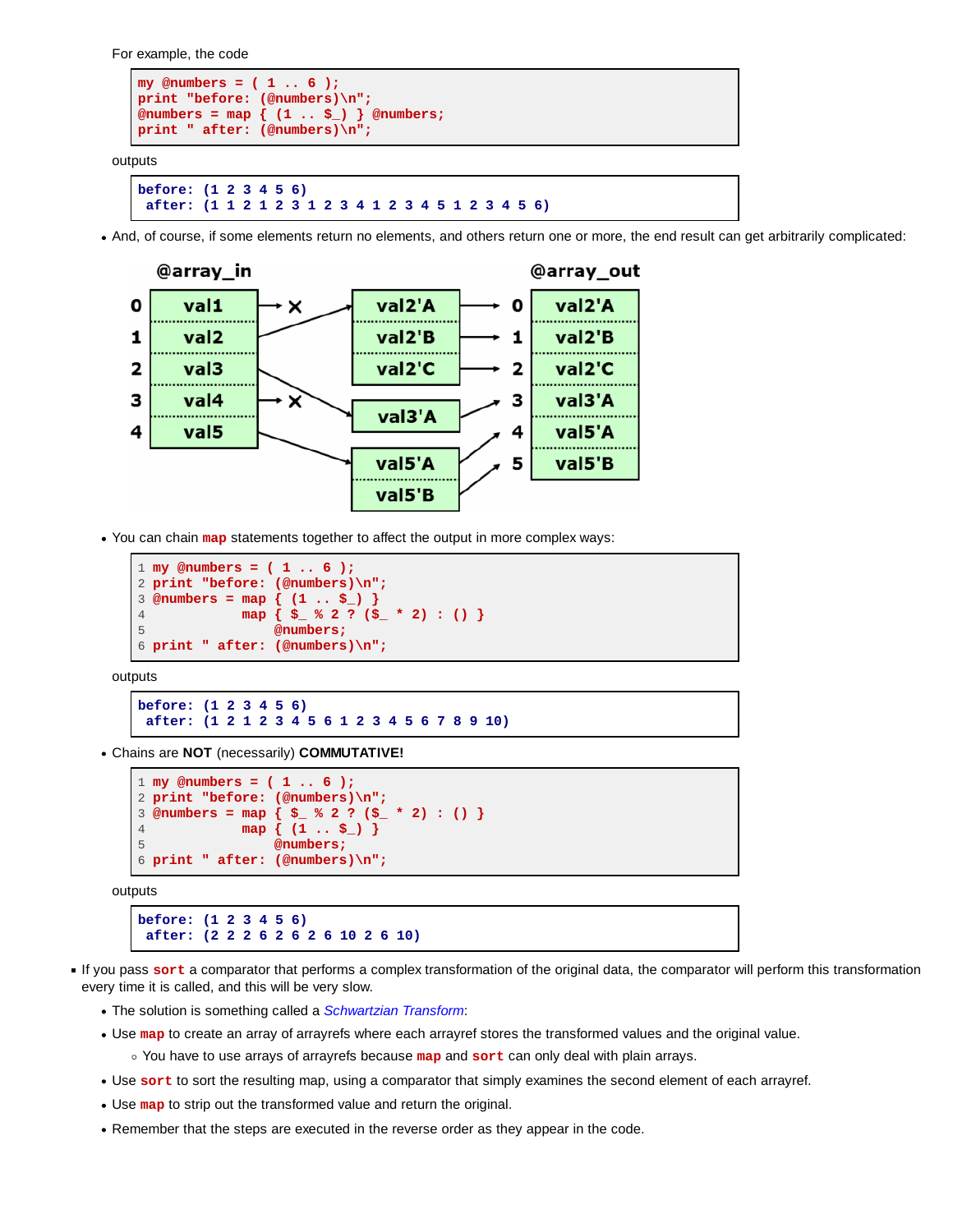This is what it looks like:



This is code to implement it:

```
 1 # Fields are salary, contractor?, last name, first name, ID
 2 my @data = (
 3 "65435,0,johnson,bill,FR-7146QW",
 4 "73452,0,Smith,Mr.,FW-7592RW",
 5 "73521,1,White,Don,RW-1346EQ",
 6 "88573,0,Lee,Mary,DF-5431FE",
 7 "57653,0,BROWN,FRANK,IT-6356VR",
 8 );
 9
10 print Dumper \@data;
11
12 # sort by last name (field #2), case-insensitively
13 my @sorted = map { $_->[0] }
14 sort { $a->[1] cmp $b->[1] }
15 map { [ $_, uc ((split ",", $_)[2]) ] }
16 @data;
17
18 print Dumper \@sorted;
```
And it outputs:

```
$VAR1 = [
           '65435,0,johnson,bill,FR-7146QW',
           '73452,0,Smith,Mr.,FW-7592RW',
           '73521,1,White,Don,RW-1346EQ',
           '88573,0,Lee,Mary,DF-5431FE',
           '57653,0,BROWN,FRANK,IT-6356VR'
         ];
$VAR1 = [
           '57653,0,BROWN,FRANK,IT-6356VR',
           '65435,0,johnson,bill,FR-7146QW',
           '88573,0,Lee,Mary,DF-5431FE',
           '73452,0,Smith,Mr.,FW-7592RW',
           '73521,1,White,Don,RW-1346EQ'
         ];
```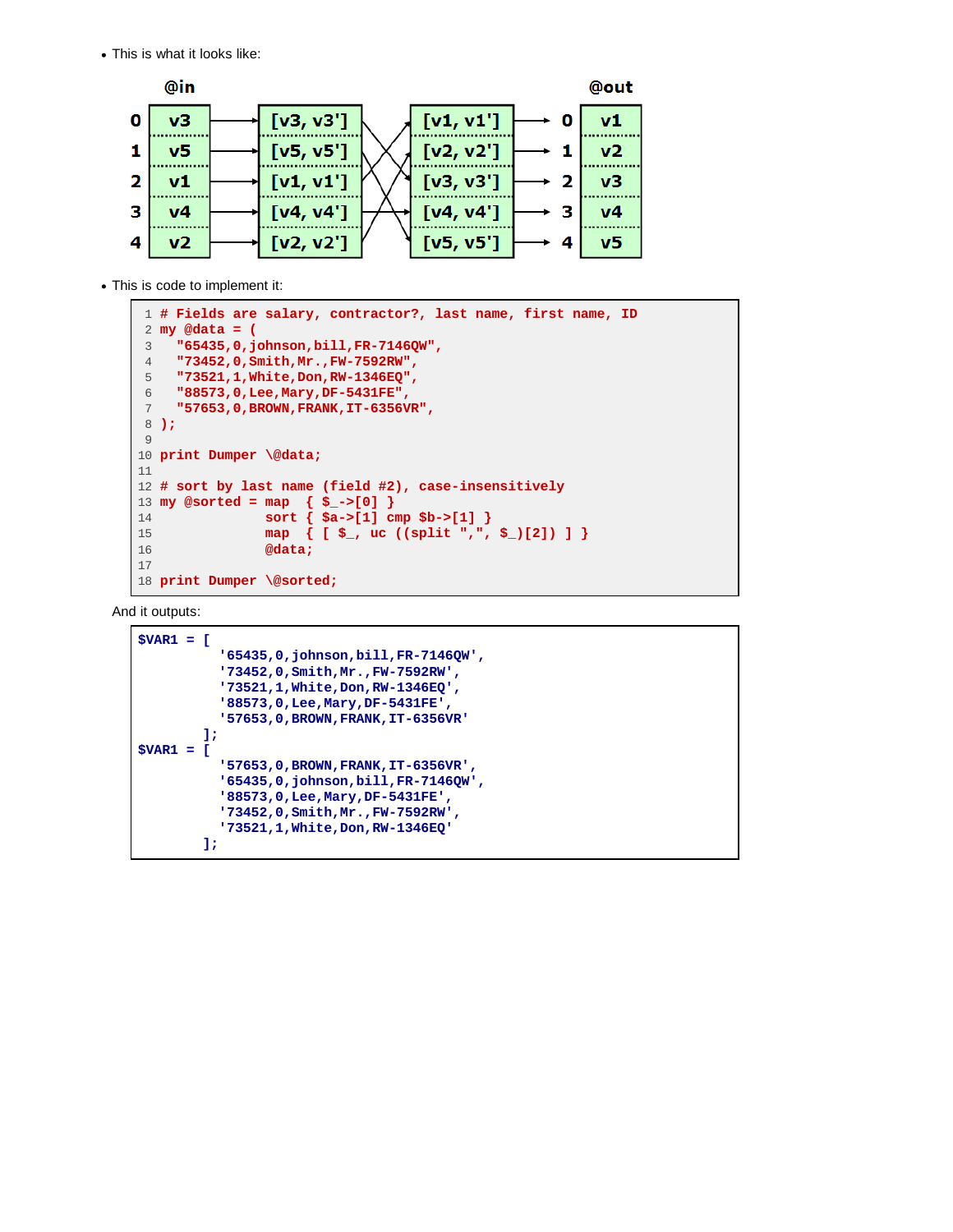The intermediate data structure looks like this:

```
$VAR1 = [
 [
            '65435,0,johnson,bill,FR-7146QW',
            'JOHNSON'
          ],
 [
            '73452,0,Smith,Mr.,FW-7592RW',
            'SMITH'
          ],
 [
            '73521,1,White,Don,RW-1346EQ',
            'WHITE'
          ],
 [
            '88573,0,Lee,Mary,DF-5431FE',
            'LEE'
          ],
 [
            '57653,0,BROWN,FRANK,IT-6356VR',
            'BROWN'
 ]
        ];
```
**map is destructive**. This is sometimes used to perform a *transform*, in the event the original values do not need to be preserved.

```
1 my @data = ("John", "Bill", "Frank", "Mary");
2 print "(@data)\n";
3
4 map { $_ = uc $_ } @data;
5 print "(@data)\n";
```
This code outputs:

```
(John Bill Frank Mary)
(JOHN BILL FRANK MARY)
```
- This is also referred to as transforming or changing the array *in-place*, since no extra storage is required as would be for code like  **@array = transform(@array);**
	- Discussion question: the previous line of code only includes one variable; why is extra storage required?
- The call to **map** in the previous code is equivalent to

```
foreach (@data) {
   \frac{1}{2} = uc \frac{1}{2};
}
```
- To preserve the original values, use a normal **map** call that returns a modified (copy of) **\$\_** but does not actually modify **\$\_**, and assign the result to a second array.
- One of **map**'s many uses is to easily convert an array into a membership hash using a single simple line of code:
	- **%mem\_hash = map { \$\_ => 1 } @array;**
	- Also, the **keys** of this hash are the same as the members of the original array, with duplicates removed (although order is not preserved).

## **A Final Thought**

#### **"Think Before You Type"**

- Try to visualize what your program will be doing before you plunge in.
- This is good advice generally, but is especially important with data structures, which are often the most complex part of a program.
- Think about the natural relationships between data items, which will usually help you develop understandable data structures.
- But even more importantly, be sure to consider **HOW** the data structure will be used.
	- For example, if you'll be doing lookups by ID, the ID should be the hash key.
	- If you won't be looking up by ID, perhaps a different value would be a better key.
	- If you need random access to an element, a hash probably is better.
	- If you need to iterate over all the elements, an array might make more sense.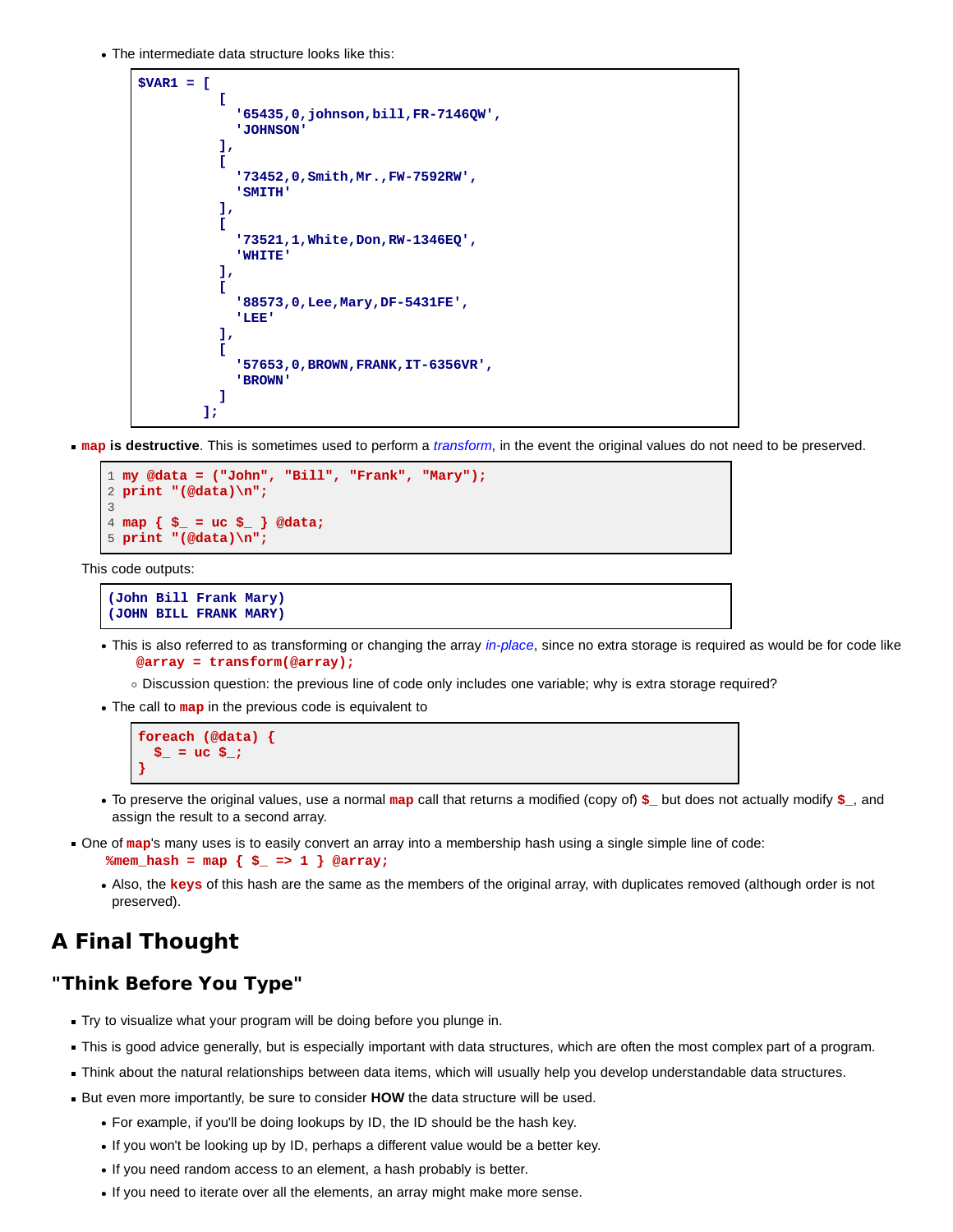- Use arrayrefs when the order of the data is important (remember hashes do not preserve order), including when you want to treat your data like a more restricted list (queue or stack).
- Remember that data structures can be optimized for storage space or speed, or for understandability. Unless you are trying to write a highly optimized program (in which case, why are you using Perl?), try to optimize data structures for understandability and ease of use.
	- Use hashrefs whenever you have a list of "identifiable" things (i.e. they have names), each of which has a certain property—including membership in a set.
	- Use arrayrefs of hashrefs to emulate arrays of records.
	- Don't be afraid to include arrayrefs as a value in a hashref if one of a "thing's" properties is a list of values. Even if those values are in turn records!
	- In a hash, keep the "type" of the keys the same. For example, if you have a hash of students where ID points to a student record, don't include keys with the name of students as well.
		- But if you will also be looking up students by name, consider having a second data structure that maps names to IDs, or maps names directly to the student records.
	- In an array or hash, the elements should be the same type of thing, subject to interpretation.
		- For instance, don't store school records and student records in the same array.
		- But storing a person's name, age, SSN, and eye color in a hash is OK, because they are all the same "thing", in this case "attributes of a person".
			- Note the keys "**NAME**", "**AGE**", "**SSN**", and "**EYE\_COLOR**" are all the same type, that type being "names of attributes of a person."
- Remember to use the substitution principal to help readability (and to avoid bugs if you change the layers of the data structure).
- Consider keeping auxiliary data structures. Suppose you have



and you want to determine a list of students who have scholarships. You need code something like this:

```
1 foreach $school (keys %{$students}) {
2 foreach $student (keys %{$students->{$school}}) {
3 if ($students->{$school}->{$student}->{SCHOLARSHIP}) {
4 # student has a scholarship
5 }
6 }
7 }
```
- The multi-level hash shown might be the best data structure for your program, depending on what other operations will be performed on the data.
- But this specific task of doing something with all students with scholarship is a little complicated.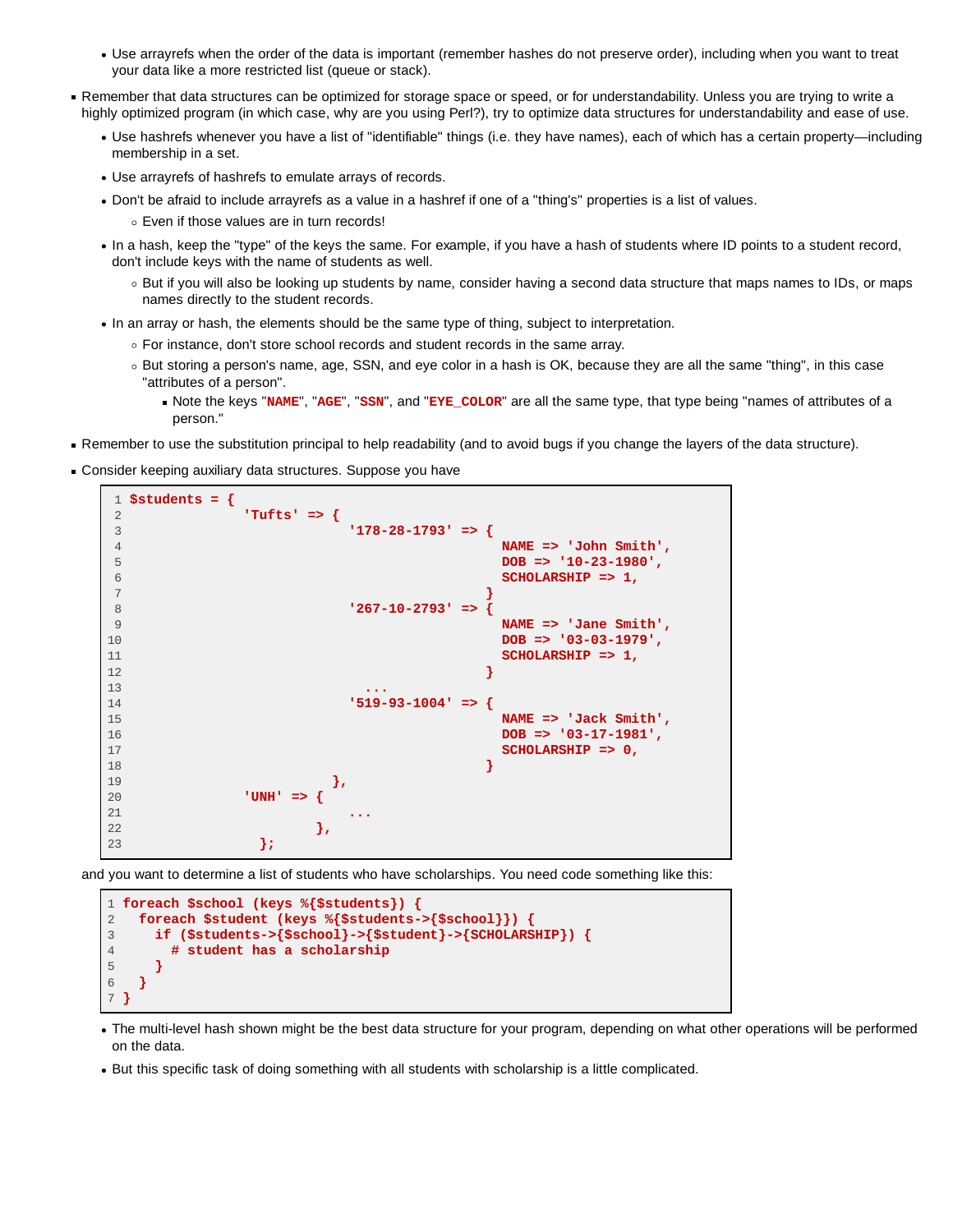- It might be easier to generate a membership hash or simple list of all students with scholarships. This can be done once (as a data structure transformation) before you need it, or even better, it can be constructed as an auxiliary data structure as you construct **\$students**.
- If you choose to keep data (or references to it) in multiple locations, be sure to keep the locations synchronized when you modify data, particularly when you delete records.
- Consider storing a sub-structure's key as part of that structure:

```
 1 $students = {
 2 'Tufts' => {
           3 '178-28-1793' => {
 4 NAME => 'John Smith',
 5 DOB => '10-23-1980',
 6 SCHOLARSHIP => 1,
 7 SCHOOL => 'Tufts',
 8 SSN => '178-28-1793',
 9 }
10 '267-10-2793' => {
11 NAME => 'Jane Smith',
12 DOB => '03-03-1979',
13 SCHOLARSHIP => 1,
14 SCHOOL => 'Tufts',
15 SSN => '267-10-2793',
16 }
17 ...
18 '519-93-1004' => {
                 19 NAME => 'Jack Smith',
20 DOB => '03-17-1981',
21 SCHOLARSHIP => 0,
22 SCHOOL => 'Tufts',
23 SSN => '519-93-1004',
24 }
25 },
26 };
```
This is so that when a lower-level record (in this case, representing a student) is considered on its own, the important information encoded by the keys is also available. This is particularly important when passing a record to a subroutine:

**register\_student(\$students->{\$school}{\$ssn});**

If the keys are not included in the record, the subroutine would need those values passed as extra arguments. The subroutine itself would be more complicated, and the call to it would be much less elegant:

**register\_student(\$school, \$ssn, \$students->{\$school}{\$ssn});**

- A specific form of keeping some data seperately is *indirection*. This is used when you need to look up data based on two (or more) different keys, or the transform of a set of keys that is available.
	- For example, suppose you had a data structure **\$sales\_data** that was indexed by names of months, so that a lookup into it resembled

```
 $sales_records = $sales_data->{January}
```
• But the month is often stored as an integer. The solution is to keep a map of integer months to month names, in this case in an array:

```
@month_name = ('January', 'February', 'March', 'April',
                'May', 'June', 'July', 'August', 'September',
                'October', 'November', 'December');
```
Now you can look up sales records like this:

```
 $sales_records = $sales_data->{$month_name[0]}
```
You might also use indirection if you had two sets of related keys, such as SSN and Employee ID. Your records should only have one type of keys, so choose on (in this case, say ID) and then create an auxiliary table that maps Employee ID to SSN. Now you can look up records in one of two ways, depending on which key you have available:

**\$employees->{\$employee\_id}** using the employee ID number

**\$employees->{\$employee\_id\_by\_SSN{\$SSN}}** using the SSN, indirectly